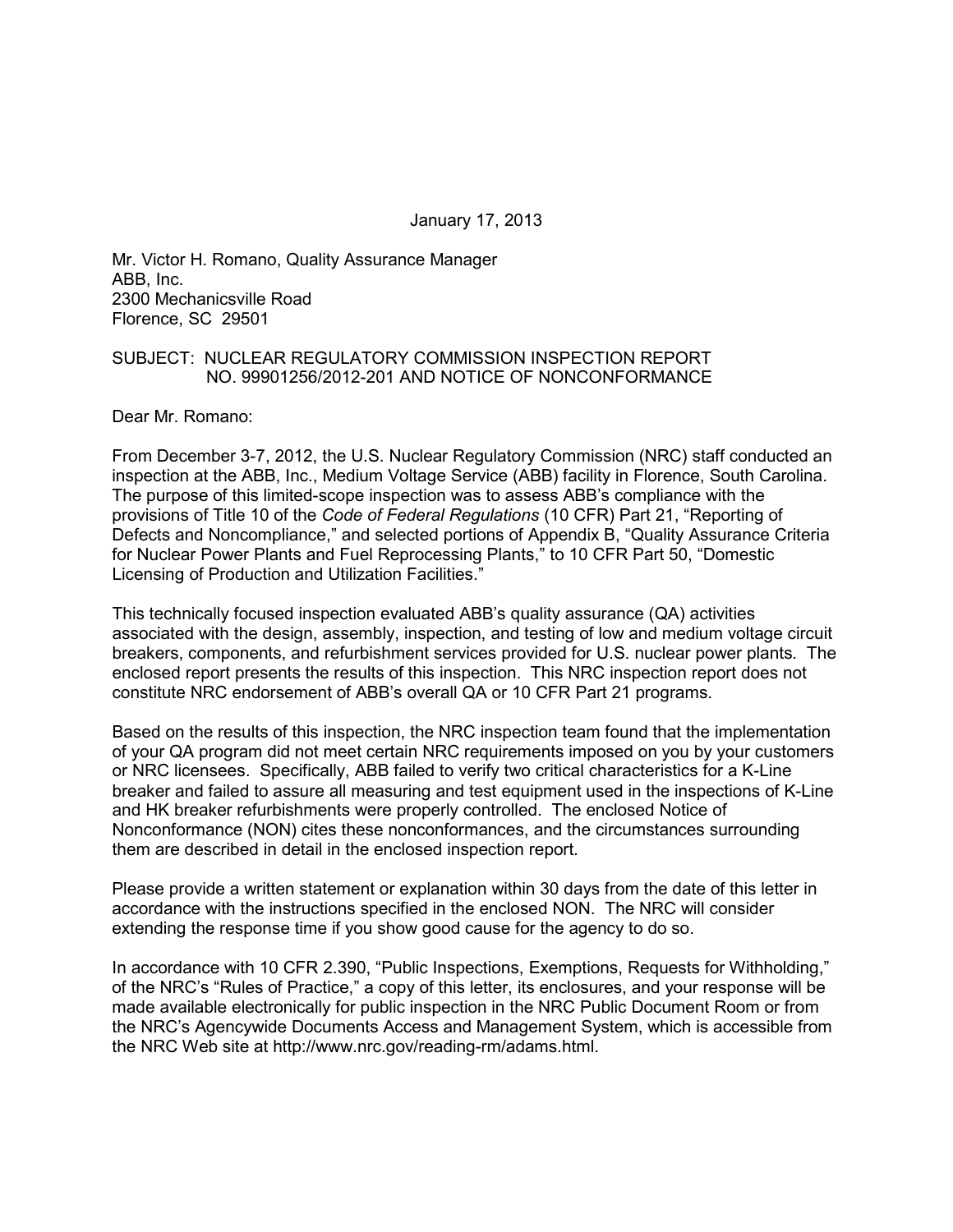#### V. Romano  $-2$  -

To the extent possible (and if applicable), your response should not include any personal privacy, proprietary, or Safeguards Information (SGI) so that it can be made available to the public without redaction. If personal privacy or proprietary information is necessary to provide an acceptable response, please provide a bracketed copy of your response that identifies the information that should be protected, as well as a redacted copy of your response that deletes such information. If you request that such material be withheld from public disclosure, you must specifically identify the portions of your response that you seek to have withheld and provide in detail the bases for your claim (e.g., explain why the disclosure of information will create an unwarranted invasion of personal privacy or provide the information required by 10 CFR 2.390(b) to support a request for withholding confidential commercial or financial information). If SGI is necessary to provide an acceptable response, please provide the level of protection described in 10 CFR 73.21, "Protection of Safeguards Information: Performance Requirements."

Sincerely,

#### */RA/*

Richard A. Rasmussen, Chief Electrical Vendor Branch Division of Construction Inspection and Operational Programs Office of New Reactors

Docket No.: 99901256

Enclosures:

- 1. Notice of Nonconformance
- 2. Inspection Report No. 99901256/2012-201 and Attachment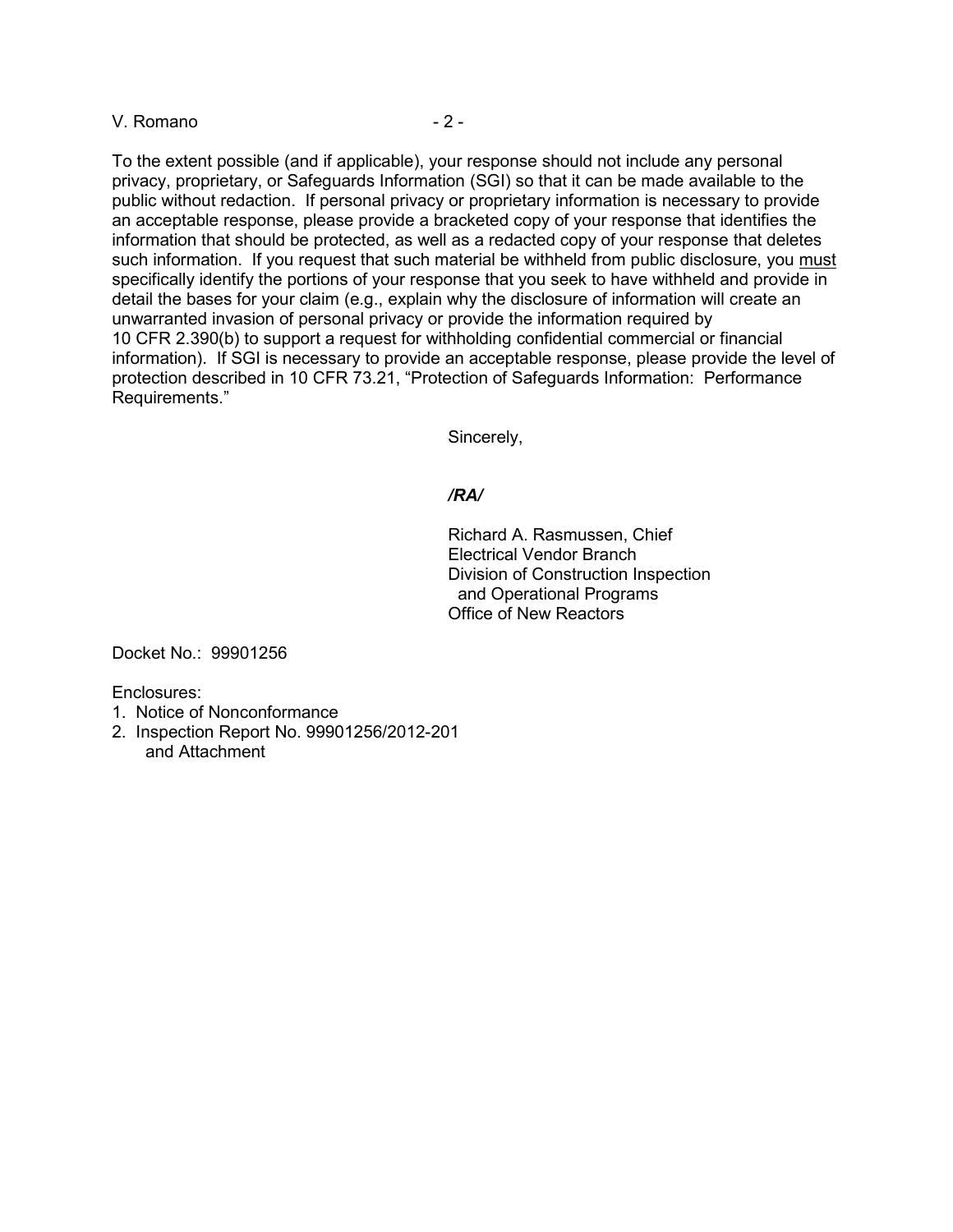#### V. Romano  $-2$  -

To the extent possible (and if applicable), your response should not include any personal privacy, proprietary, or Safeguards Information (SGI) so that it can be made available to the public without redaction. If personal privacy or proprietary information is necessary to provide an acceptable response, please provide a bracketed copy of your response that identifies the information that should be protected, as well as a redacted copy of your response that deletes such information. If you request that such material be withheld from public disclosure, you must specifically identify the portions of your response that you seek to have withheld and provide in detail the bases for your claim (e.g., explain why the disclosure of information will create an unwarranted invasion of personal privacy or provide the information required by 10 CFR 2.390(b) to support a request for withholding confidential commercial or financial information). If SGI is necessary to provide an acceptable response, please provide the level of protection described in 10 CFR 73.21, "Protection of Safeguards Information: Performance Requirements."

Sincerely,

#### */RA/*

Richard A. Rasmussen, Chief Electrical Vendor Branch Division of Construction Inspection and Operational Programs Office of New Reactors

Docket No.: 99901256

Enclosures:

- 1. Notice of Nonconformance
- 2. Inspection Report No. 99901256/2012-201 and Attachment

| DISTRIBUTION:              |                 |  |  |  |
|----------------------------|-----------------|--|--|--|
| KKavanagh                  | TSakadales      |  |  |  |
| RidsNroDcipCevb            | RidsNroDcipCmvb |  |  |  |
| victor.h.romano@us.abb.com |                 |  |  |  |

ERoach RidsNroDcipCqab RidsNroDcip john.layne@us.abb.com

| <b>ADAMS Accession No.: ML13009A028</b> |               | *via e-mail      | <b>NRO-002</b> |               |               |
|-----------------------------------------|---------------|------------------|----------------|---------------|---------------|
| <b>OFFICE</b>                           | NRO/DCIP/CEVB | <b>OTE</b>       | NRO/DCIP/CEVB  | NRO/DCIP/CMVB | NRO/DCIP/CEVB |
| <b>NAME</b>                             | GNewman       | CH <sub>su</sub> | <b>SSmith</b>  | MVaaler       | EHuang        |
| <b>DATE</b>                             | 01/09 /2013   | 01/14/2013       | 01/14/2013     | 01/11/2013    | 01/11/2013    |
| <b>OFFICE</b>                           | RII/DCI/CIB1  | NRO/DCIP/CAEB    | NRO/DCIP/CEVB  |               |               |
| <b>NAME</b>                             | DTerry-Ward*  | TFrye            | RRasmussen     |               |               |
| <b>DATE</b>                             | 01/09/2013    | 01/14/2013       | 01/17/2013     |               |               |

**OFFICIAL RECORD COPY**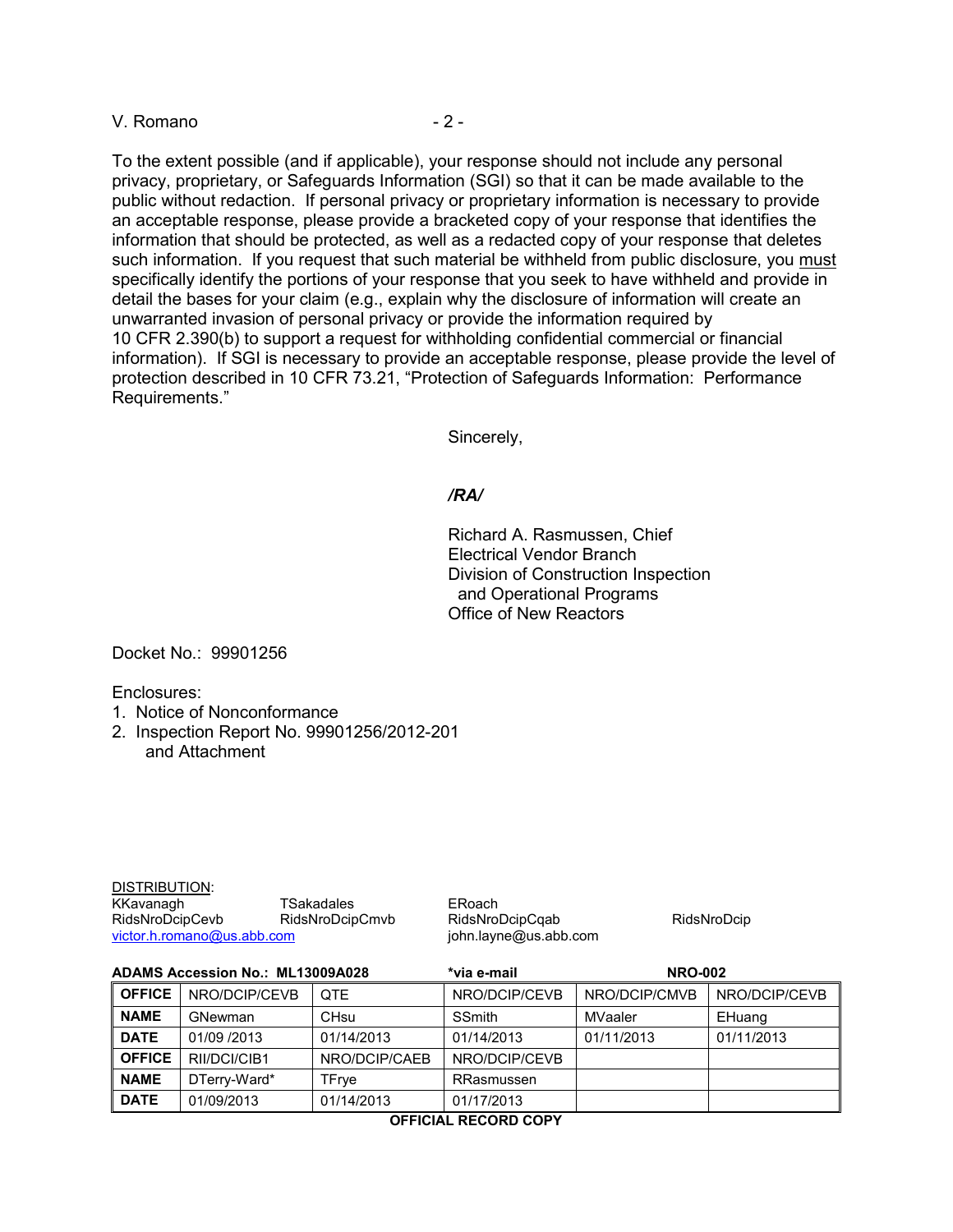### **NOTICE OF NONCONFORMANCE**

ABB, Inc. 2009 256 2300 Mechanicsville Road **Report No. 2012-201** Florence, South Carolina 29501

Based on the results of a U.S. Nuclear Regulatory Commission (NRC) inspection conducted at the ABB, Inc., Medium Voltage Service (ABB), facility in Florence, South Carolina, from December 3 through December 7, 2012, it appears that certain activities were not conducted in accordance with NRC requirements that were contractually imposed upon ABB by its customers or by NRC licensees.

A. Criterion III, "Design Control," of Appendix B, "Quality Assurance Criteria for Nuclear Power Plants and Fuel Reprocessing Plants," to Title 10 of the Code of Federal Regulations (10 CFR) Part 50, "Domestic Licensing of Production and Utilization Facilities," states, in part, "Measures shall be also established for the selection and review for suitability of application of materials, parts, equipment, and processes that are essential to the safety-related functions of the structures, systems, and components."

Contrary to the above, as of December 7, 2012, ABB failed to perform a review for suitability of application of materials and processes essential to the safety-related functions of the structures, systems, and components as part of commercial grade dedication of a K-Line circuit breaker. Specifically, ABB failed to verify two critical characteristics relating to dielectric strength as required from WI-INSP-56, "K-Line Circuit Breaker Inspection and Test," that would demonstrate that the K-Line circuit breaker would be able to perform its safety function.

This issue has been identified as Nonconformance 99901256/2012-201-01.

B. Criterion XII, "Control of Measuring and Test Equipment," to 10 CFR 50, Appendix B, states, "Measures shall be established to assure that tools, gages, instruments, and other measuring and testing devices used in activities affecting quality are properly controlled, calibrated, and adjusted at specified periods to maintain accuracy within necessary limits."

QAP Section 12, "Control of Measuring and Test Equipment," Revision 9, dated January 5, 2012, Subsection 5.9, states, "Equipment used by quality control personnel for inspection and test shall be recorded within the inspection record."

Contrary to the above, as of December 7, 2012, ABB failed to assure all measuring and test equipment used in the inspections of K-Line and HK breaker refurbishments were recorded within the inspection record to assure only qualified equipment was used. Specifically, ABB did not record the following equipment used for safety-related inspections:

- Go or no-go gauges used to measure contact wipe for Book Nos. 1986, 2001, 2018, and 2075.
- Torque wrenches for bridge pivot torque and bridge plate bolts for Books Nos. 2001 and 2075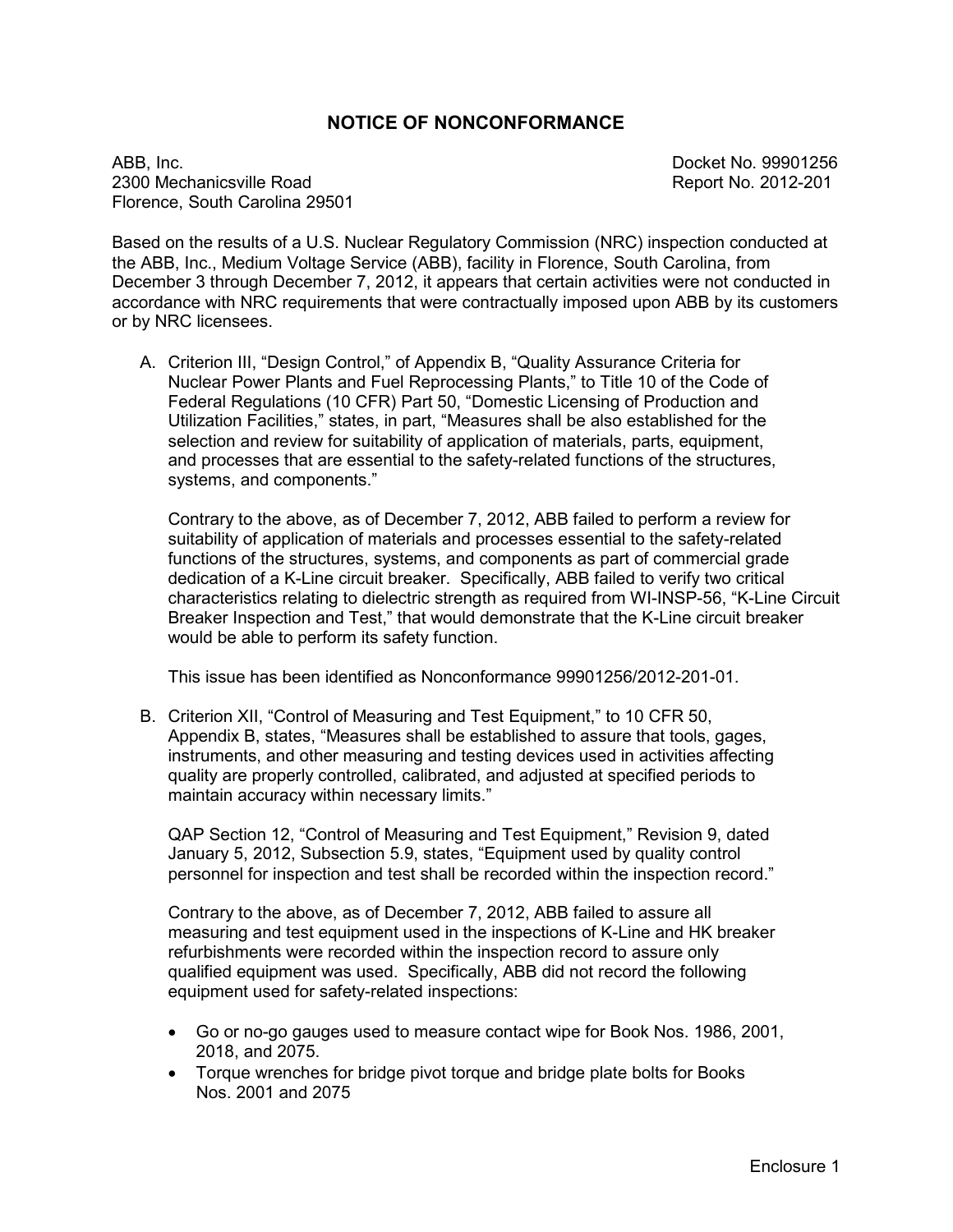This issue has been identified as Nonconformance 99901256/2012-201-02.

Please provide a written statement or explanation to the U.S. Nuclear Regulatory Commission, ATTN: Document Control Desk, Washington, DC 20555-0001, with a copy to the Chief, Construction Electrical Vendor Branch, Division of Construction Inspection and Operational Programs, Office of New Reactors, within 30 days of the date of the letter transmitting this Notice of Nonconformance. This reply should be clearly marked as a "Reply to a Notice of Nonconformance" and should include for each noncompliance: (1) the reason for the noncompliance or, if contested, the basis for disputing the noncompliance; (2) the corrective steps that have been taken and the results achieved; (3) the corrective steps that will be taken to avoid further noncompliance; and (4) the date when the corrective action will be completed. Where good cause is shown, consideration will be given to extending the response time.

Because your response will be made available electronically for public inspection in the NRC Public Document Room or from the NRC's Agencywide Documents Access and Management System (ADAMS), which is accessible from the NRC web site at http://www.nrc.gov/readingrm/adams.html, to the extent possible it should not include any personal privacy, proprietary, or Safeguards Information (SGI) so that it can be made available to the public without redaction. If personal privacy or proprietary information is necessary to provide an acceptable response, then please provide a bracketed copy of your response that identifies the information that should be protected and a redacted copy of your response that deletes such information. If you request that such material be withheld, you must specifically identify the portions of your response that you seek to have withheld and provide in detail the bases for your claim of withholding (e.g., explain why the disclosure of information will create an unwarranted invasion of personal privacy or provide the information required by 10 CFR 2.390(b) to support a request for withholding confidential commercial or financial information). If SGI is necessary to provide an acceptable response, please provide the level of protection described in 10 CFR 73.21, "Requirements for the Protection of Safeguards Information."

Dated this 17th day of January 2013.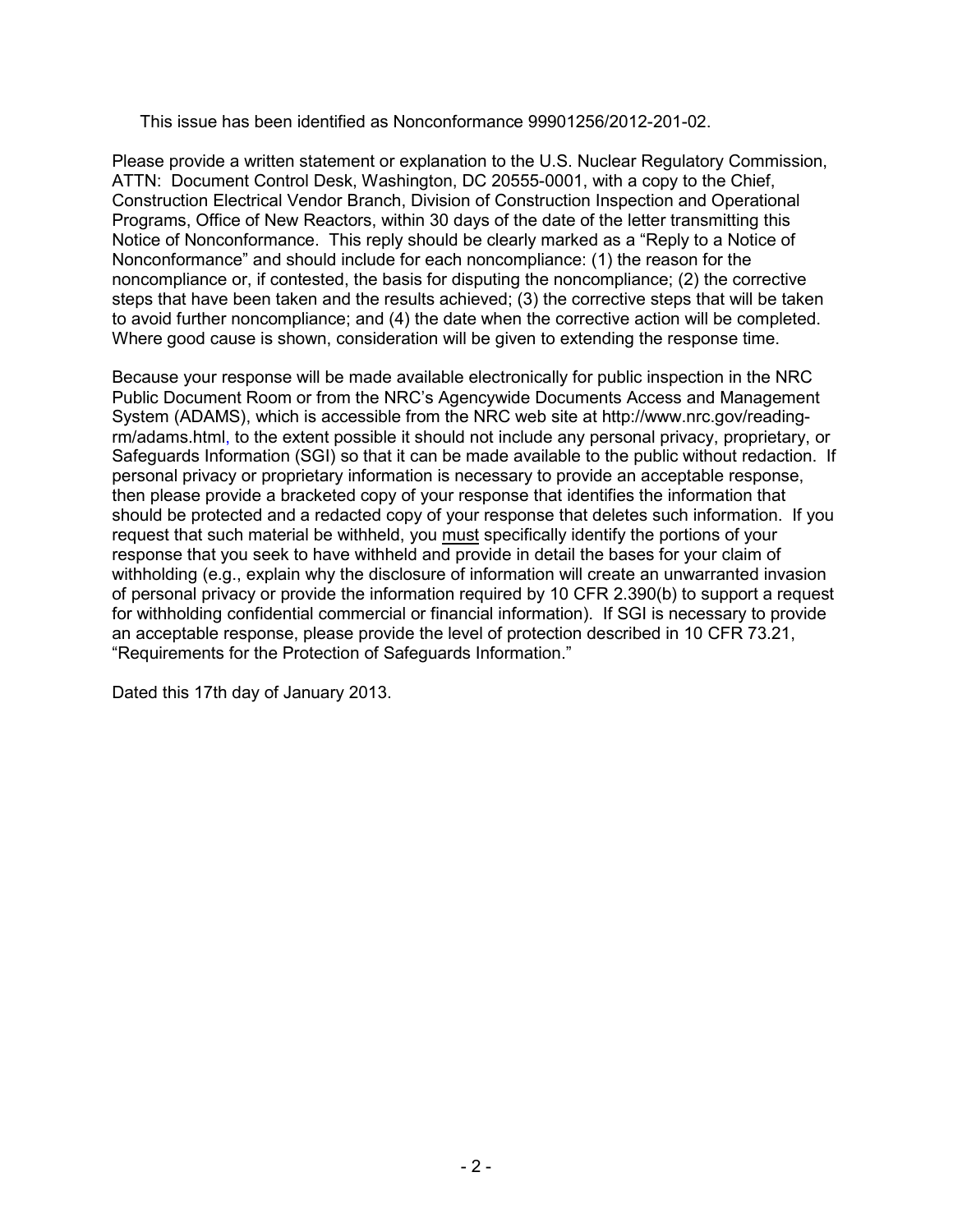### **U.S. NUCLEAR REGULATORY COMMISSION OFFICE OF NEW REACTORS DIVISION OF CONSTRUCTION INSPECTION AND OPERATIONAL PROGRAMS VENDOR INSPECTION REPORT**

| Docket No.:                       | 99901256                                                                                                                                                                                                    |                                                 |  |
|-----------------------------------|-------------------------------------------------------------------------------------------------------------------------------------------------------------------------------------------------------------|-------------------------------------------------|--|
| Report No.:                       | 99901256/2012-201                                                                                                                                                                                           |                                                 |  |
| Vendor:                           | ABB, Inc.<br><b>Medium Voltage Service</b><br>2300 Mechanicsville Road<br>Florence, SC 29501                                                                                                                |                                                 |  |
| Vendor Contact:                   | Mr. Victor H. Romano<br><b>Quality Assurance Manager</b><br>Telephone: 843-472-0511<br>E-mail: victor.h.romano@us.abb.com                                                                                   |                                                 |  |
| <b>Nuclear Industry Activity:</b> | The ABB, Inc., Medium Voltage Service (ABB) facility provides<br>legacy and replacement low and medium voltage circuit breakers,<br>components, and refurbishment services to U.S. nuclear power<br>plants. |                                                 |  |
| <b>Inspection Dates:</b>          | December 3-7, 2012                                                                                                                                                                                          |                                                 |  |
| <b>Inspection Team Leaders:</b>   | <b>Garrett Newman</b><br><b>Stacy Smith</b>                                                                                                                                                                 | NRO/DCIP/CEVB<br>NRO/DCIP/CEVB                  |  |
| <b>Inspection Team Members:</b>   | Eugene Huang<br>Marlayna Vaaler<br>Denise Terry-Ward                                                                                                                                                        | NRO/DCIP/CEVB<br>NRO/DCIP/CMVB<br>R-II/DCI/CIB1 |  |
| Approved by:                      | Richard A. Rasmussen, Chief<br><b>Electrical Vendor Branch</b><br>Division of Construction Inspection<br>and Operational Programs<br><b>Office of New Reactors</b>                                          |                                                 |  |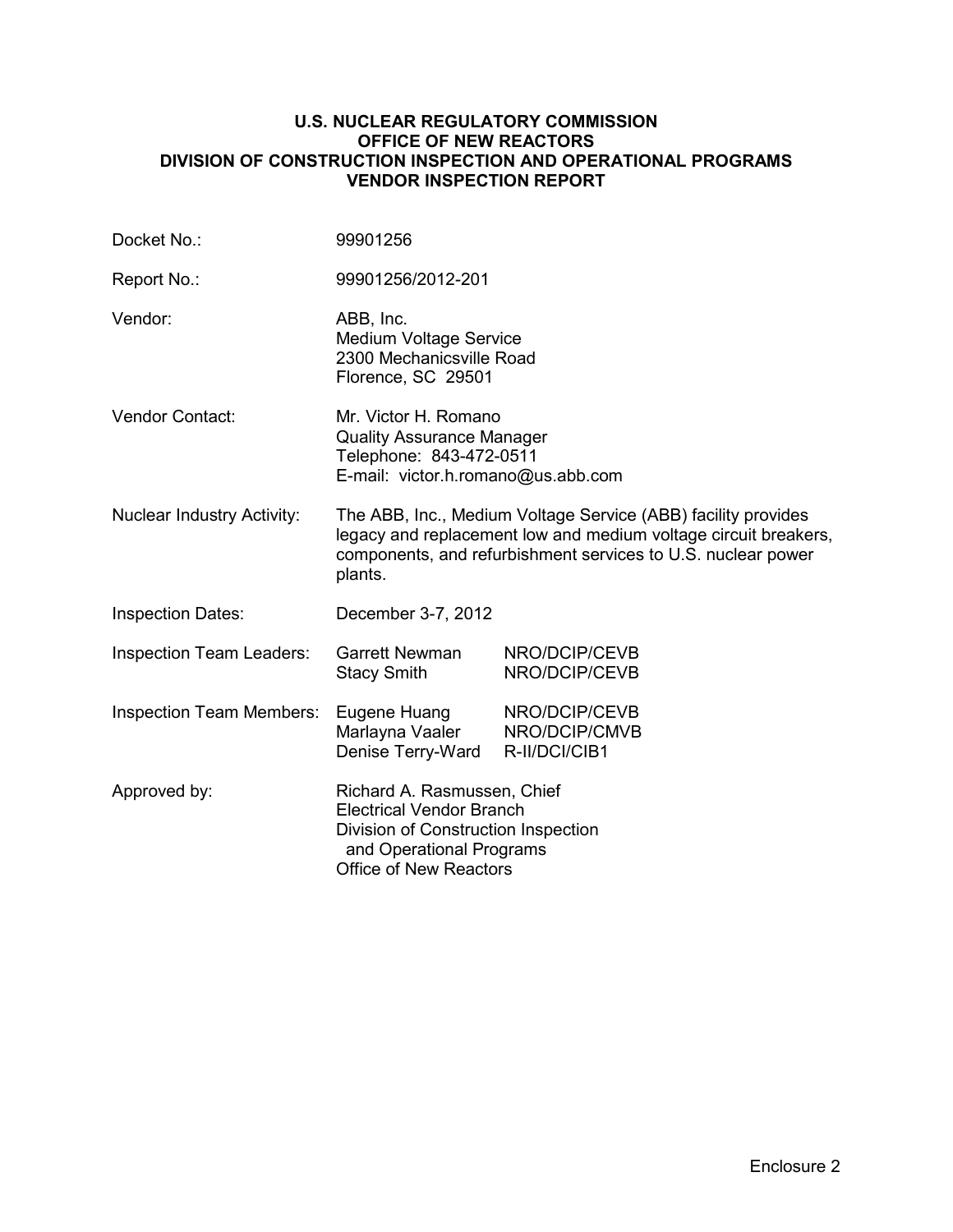# **EXECUTIVE SUMMARY**

#### ABB, Inc., Medium Voltage Service 99901256/2012-201

The U.S. Nuclear Regulatory Commission (NRC) conducted this inspection to verify that the ABB, Inc., Medium Voltage Service (ABB) facility implemented an adequate quality assurance (QA) program that complies with the requirements of Appendix B, "Quality Assurance Criteria for Nuclear Power Plants and Fuel Reprocessing Plants," to Title 10 of the *Code of Federal Regulations* (10 CFR) Part 50, "Domestic Licensing of Production and Utilization Facilities." In addition, the NRC inspection also verified that ABB implemented a program under 10 CFR Part 21, "Reporting of Defects and Noncompliance," that met the NRC's regulatory requirements. The NRC inspection team conducted the inspection at the ABB facility in Florence, South Carolina, on December 3, 2012, through December 7, 2012. The NRC conducted its previous inspection at ABB's facility in Florence, South Carolina, in September 2006, and documented the results of the inspection in Inspection Report 99901256/2006-201, dated September 28, 2006. The previous report did not document any violations or nonconformances of NRC requirements.

The following regulations served as the bases for the NRC inspection:

- Appendix B to 10 CFR Part 50
- 10 CFR Part 21

The NRC inspection team implemented Inspection Procedure 43002, "Routine Inspections of Nuclear Vendors," dated April 25, 2011; Inspection Procedure 43004, "Inspection of Commercial-Grade Dedication Programs," dated April 25, 2011; and Inspection Procedure 36100, "Inspection of 10 CFR Parts 21 and Programs for Reporting Defects and Noncompliance," dated February 13, 2012, during the conduct of this inspection.

This technically focused inspection evaluated ABB's QA activities associated with the design, assembly, inspection, and testing of low and medium voltage circuit breakers, components, and refurbishment services provided for U.S. nuclear power plants. This inspection specifically evaluated ABB's implementation of quality activities associated with the K-Line and HK low and medium voltage circuit breakers. The NRC identified these product lines because they are safety-significant components with recent operating experience in the U.S. nuclear reactor fleet.

In addition to reviewing programs, procedures, and associated documentation, the NRC inspection team specifically observed:

- inspections supporting commercial-grade dedication activities
- in-process refurbishment activities for a K-Line low voltage breaker
- calibration of measuring and test equipment
- receipt inspections

In addition to observing these activities, the NRC inspection team walked down ABB's assembly floor and verified that ABB had properly identified, marked, and segregated nonconforming materials to ensure they were not reintroduced into the production processes.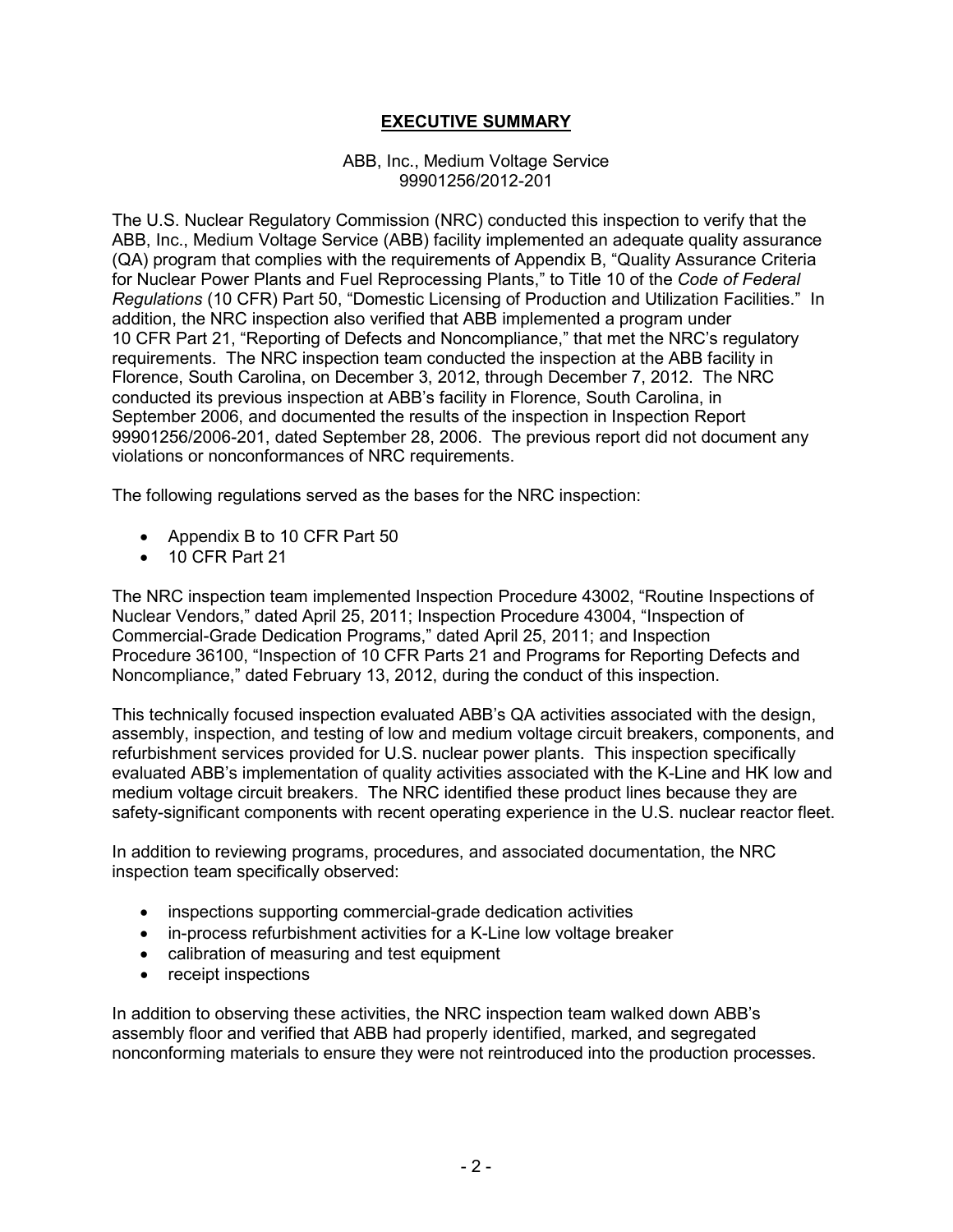The results of this inspection are summarized below:

# 10 CFR Part 21 Program Implementation

The NRC inspection team concluded that ABB is implementing its procedures that govern its 10 CFR Part 21 evaluation and reporting programs consistent with the regulatory requirements of 10 CFR Part 21, "Reporting of Defects and Noncompliance."

### Design Control and Commercial-Grade Dedication

The NRC inspection team reviewed ABB policies and implementing procedures that govern ABB's design control and commercial-grade dedication programs to verify compliance with the requirements of Criterion III, "Design Control," and Criterion VII, "Control of Purchased Material, Equipment, and Services," of Appendix B to 10 CFR Part 50.

Based on this review, the NRC inspection team issued Nonconformance 99900100/2012-201- 01 in association with ABB's failure to implement the regulatory requirements of Criterion III, "Design Control," of Appendix B to 10 CFR Part 50. Specifically, ABB failed to verify two critical characteristics relating to dielectric strength for a K-Line breaker to demonstrate that the circuit breaker would be able to perform its safety function.

# Assembly, Refurbishment, Inspection, and Testing

The NRC inspection team reviewed ABB policies and implementing procedures that govern its assembly, refurbishment, inspection, and testing activities to verify compliance with the requirements of Criterion V, "Instructions, Procedures, and Drawings," Criterion X, "Inspection," Criterion XI, "Test Control," and Criterion XII, "Control of Measuring and Test Equipment," of Appendix B to 10 CFR Part 50.

Based on this review, the NRC inspection team issued Nonconformance 99900100/2012-201- 02 in association with ABB's failure to implement the regulatory requirements of Criterion XII, "Control of Measuring and Test Equipment," of Appendix B to 10 CFR Part 50. Specifically, ABB failed to record go / no-go gauges and torque wrenches used in the inspections of K-Line and HK breaker refurbishments to assure only qualified equipment was used.

### Oversight of Contracted Activities

The NRC inspection team concluded that ABB is implementing its policies and implementing procedures that govern its oversight of contracted activities consistent with the regulatory requirements of Criterion IV, "Procurement Document Control," and Criterion VII, "Control of Purchased Material, Equipment, and Services," of Appendix B to 10 CFR Part 50.

### Control of Measuring and Test Equipment

With the exception of Nonconformance 99900100/2012-201-02 identified above, the NRC inspection team concluded that ABB is implementing its policies and implementing procedures that govern the measuring and test equipment program consistent with the regulatory requirements of Criterion XII, "Control of Measuring and Test Equipment," of Appendix B to 10 CFR Part 50.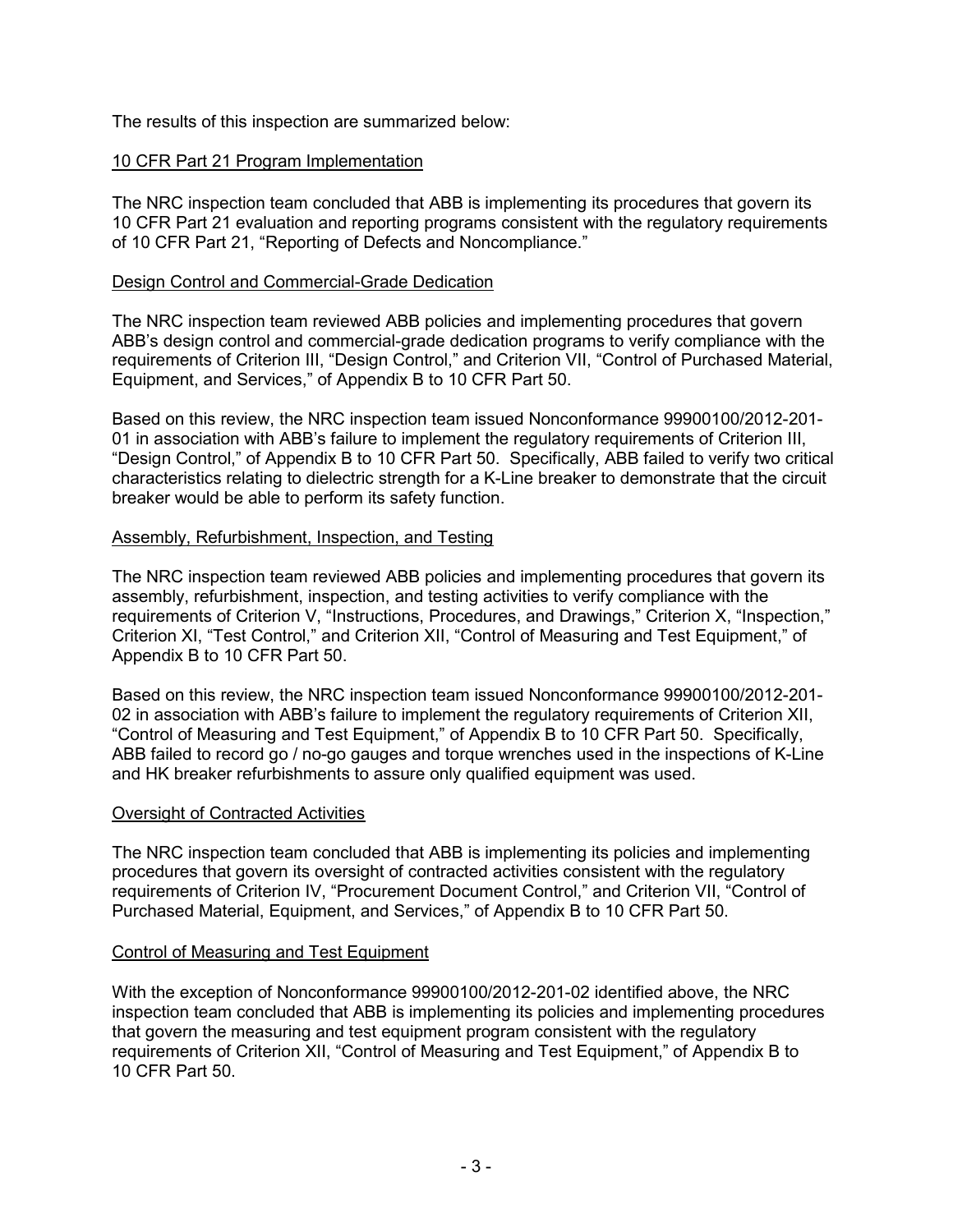### Nonconforming Materials, Parts, or Components

The NRC inspection team concluded that ABB is implementing its policies and implementing procedures that govern its nonconforming materials, parts, or components program consistent with the regulatory requirements of Criterion XV, "Nonconforming Materials, Parts, or Components," of Appendix B to 10 CFR Part 50.

#### Corrective Action

The NRC inspection team concluded that ABB is implementing its policies and implementing procedures that govern its corrective action program consistent with the regulatory requirements of Criterion XVI, "Corrective Action," of Appendix B to 10 CFR Part 50.

#### Internal Audits

The NRC inspection team concluded that ABB is implementing its policies and implementing procedures that govern its internal audit program consistent with the regulatory requirements of Criterion XVIII, "Audits," of Appendix B to 10 CFR Part 50.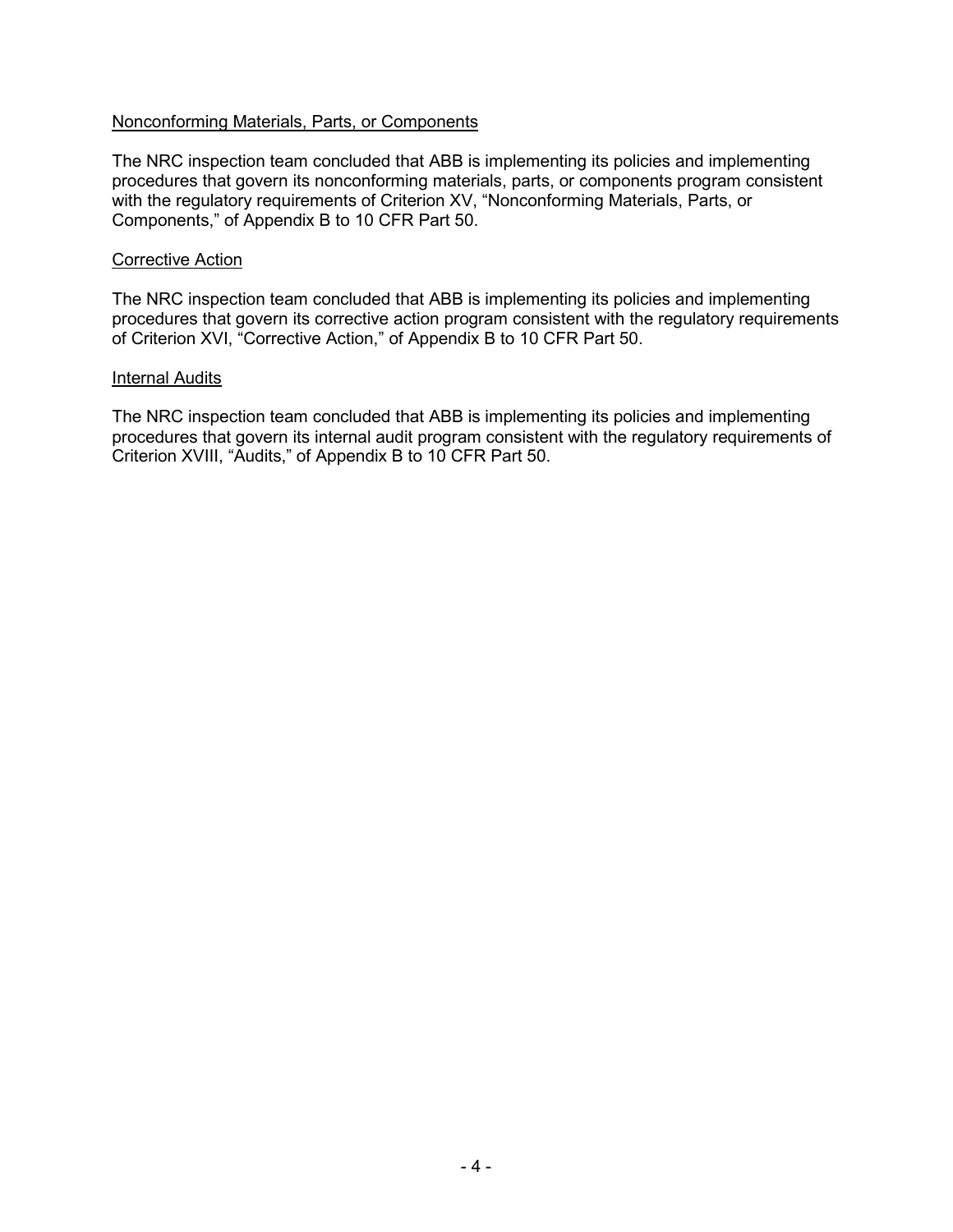# **REPORT DETAILS**

# 1. 10 CFR Part 21 Program

### a. Inspection Scope

The NRC inspection team reviewed ABB's policies and implementing procedures that govern its program under Title 10 of the *Code of Federal Regulations* (10 CFR) Part 21, "Reporting of Defects and Noncompliance," to verify compliance with this regulation. In addition, the NRC inspection team reviewed a sample of 10 CFR Part 21 evaluations completed since the previous NRC inspection and ABB's implementation of 10 CFR 21.21, "Notification of Failure to Comply or Existence of a Defect and Its Evaluation." To verify an adequate link to the 10 CFR Part 21 process, the NRC inspection team also reviewed ABB's process and procedures that govern corrective actions to verify adequate implementation of the regulatory requirements identifying items that cause conditions adverse to quality. Furthermore, the NRC inspection team discussed the 10 CFR Part 21 program with ABB management and technical staff. The attachment to this inspection report lists the documents that the NRC inspection team reviewed.

### b. Observations and Findings

### b.1 10 CFR Part 21 Policies and Procedures

The NRC inspection team verified that the ABB procedures provide the guidance and organizational structure necessary to implement the requirements of 10 CFR Part 21 and other related regulations associated with timely identification, evaluation, and reporting of defects and failures to comply that could create a substantial safety hazard. The NRC inspection team also verified that the procedures define applicable terms consistent with the terminology defined in 10 CFR 21.3, "Definitions," provide the necessary guidance to assess deviations and failures to comply in an effective and timely manner in accordance with 10 CFR  $21.21(a)(1)$ ,  $(a)(3)$ ,  $(b)$ , and (d), and provide appropriate guidance for interim reports in accordance with 10 CFR 21.21(a)(2).

The NRC inspection team reviewed the ABB procurement procedures as well as a sample of purchase orders and verified that the procurement process and each procurement document specified, when applicable, that the provisions for reporting of defects and noncompliances were required in accordance with 10 CFR 21.31, "Procurement Documents."

### b.2 10 CFR Part 21 Evaluations

The NRC inspection team reviewed applicable nonconformance and corrective action reports to verify that ABB adequately screened issues for evaluation within the 10 CFR Part 21 program. The NRC inspection team reviewed a sample of 10 CFR Part 21 evaluations in which reporting was determined not to be required and verified that ABB adequately completed the evaluations within the required timeframes with sufficient technical justification. For evaluations that ABB determined a loss of safety function could exist, the NRC inspection team reviewed the internal and regulatory communications to verify that ABB made the appropriate notifications to inform their customers.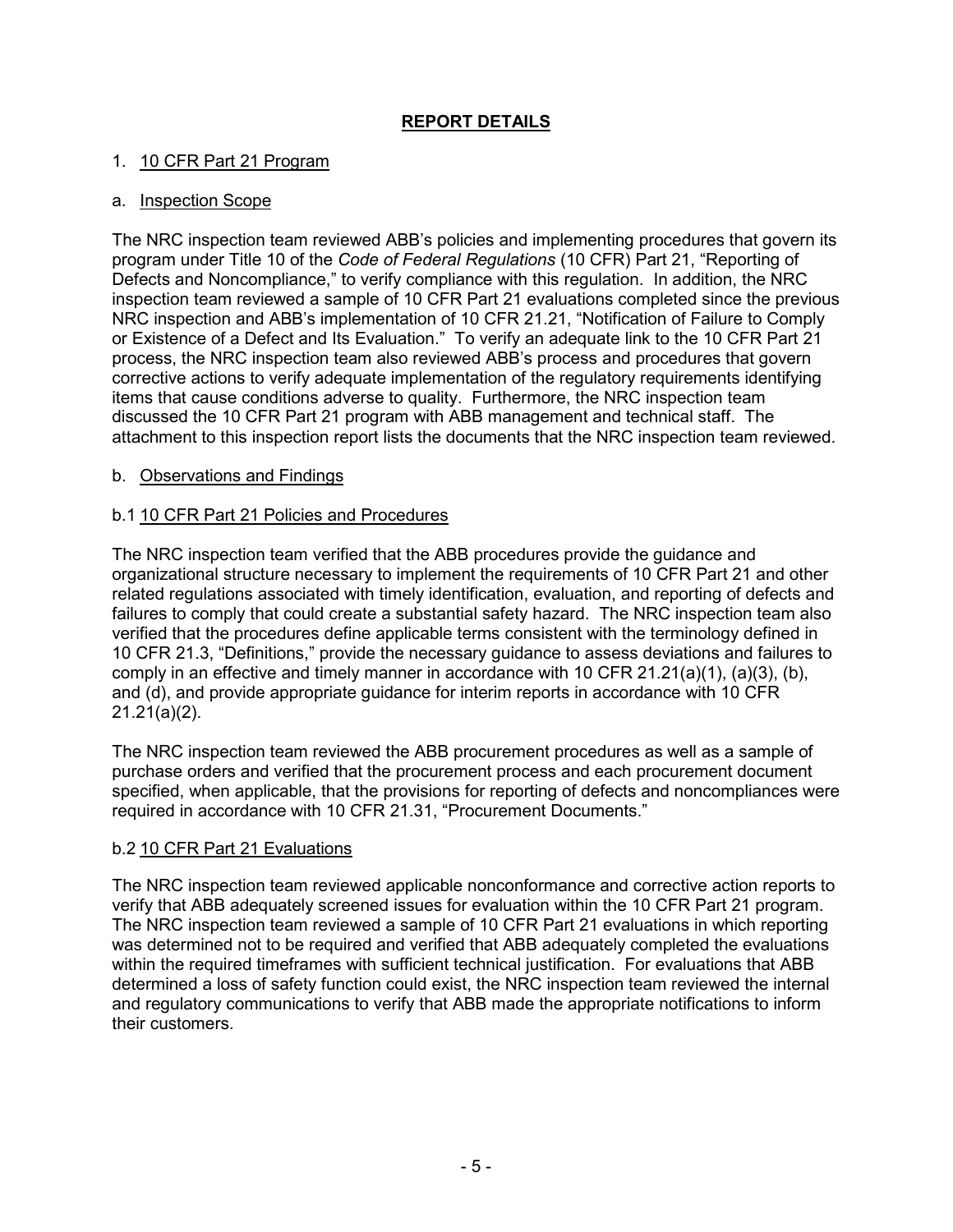### b.3 10 CFR Part 21 Postings

The NRC inspection team reviewed the content of the ABB Part 21 postings as well as the location of postings at the ABB facility. The NRC inspection team verified that the information that 10 CFR 21.6, "Posting Requirements," required was included on the postings. The NRC inspection team walked down the location and also verified that the required documents were posted in conspicuous locations consistent with the intent of 10 CFR 21.6.

### c. Conclusion

The NRC inspection team reviewed ABB policies and implementing procedures that govern ABB's 10 CFR Part 21 evaluation and reporting programs. Based on the limited sample of documents reviewed, the NRC inspection team concluded that ABB adequately implemented its 10 CFR Part 21 programs. No findings of significance were identified.

### 2. Design Control and Commercial-Grade Dedication

### a. Inspection Scope

The NRC inspection team reviewed ABB's policy, procedures, and implementation documents for design and commercial-grade dedication activities to verify compliance with the requirements of Criterion III, "Design Control," and Criterion VII, "Control of Purchased Material, Equipment, and Services," of Appendix B to 10 CFR Part 50. The NRC inspection team reviewed design documentation to verify that the K-line and HK circuit breakers' applicable design inputs were translated correctly into specifications, drawings, procedures, or instructions. Additionally, the NRC inspection team reviewed dedication plans pertaining to the K-line and HK safety-related breakers, a sample of completed packages, and observed some dedication activities. Furthermore, the NRC inspection team discussed the commercial-grade dedication program with ABB management and technical staff. The attachment to this inspection report lists the documents that the NRC inspection team reviewed.

### b. Observations and Findings

### b.1 Design Control

The NRC inspection team sampled two design change packages relating to grease and motor equivalency evaluations and verified that the design activities and any related changes were accomplished in accordance with the approved procedures. The NRC inspection team verified that the engineering equivalency evaluations included all relevant considerations and specifications, including the results of the original equipment qualification. The NRC inspection team verified that individuals other than those who performed the original design performed design verification and that design changes underwent the same level of review as the original design.

The NRC inspection team also verified that ABB's engineering change database for design changes appropriately addressed selection and review for suitability of application of materials, parts, equipment, and processes essential to the safety-related functions.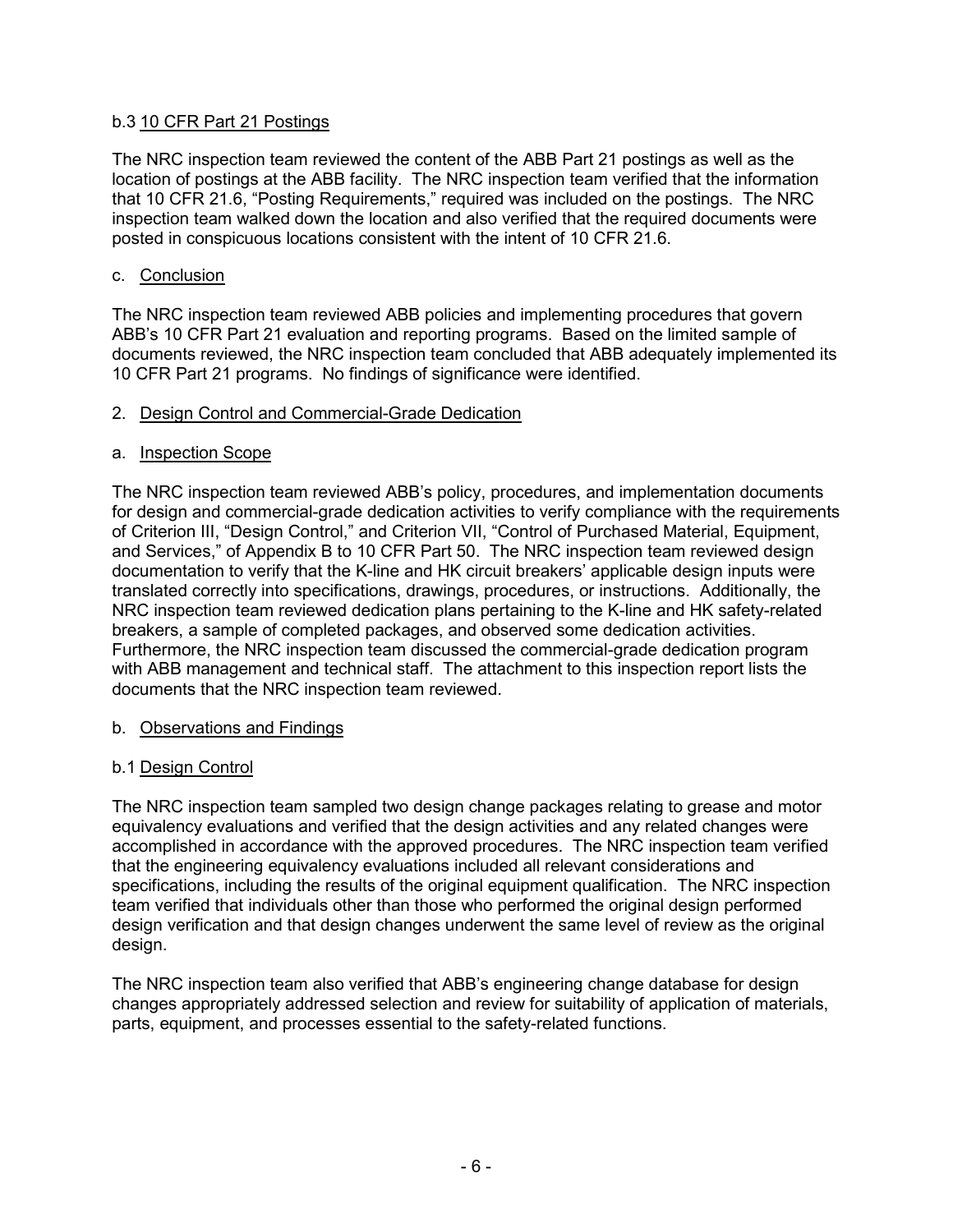### b.2 Commercial-Grade Dedication

The NRC inspection team reviewed a sample of dedication packages to determine if the process identified in QAP-23, "Nuclear Safety Related Dedication Program," for dedicating its safety-related circuit breakers was being adequately implemented. The attached supplement to QAP-23 details the high-level commercial-grade dedication plan for ABB's medium and low voltage circuit breakers. QAP-23 details the main safety functions of the breakers, the failure mode and effect analysis, and the method that ABB uses to select critical design characteristics. The NRC inspection team noted that the medium and low voltage circuit breakers had a dedication plan that referenced subcomponents with their own dedication plans. The NRC inspection team verified that ABB dedication plans conform to the guidance contained in Electric Power Research Institute (EPRI) 5652, "Guideline for the Utilization of Commercial Grade Items in Nuclear Safety-Related Applications," issued June 1988, as conditionally endorsed by NRC Generic Letter 89-02, "Actions to Improve the Detection of Counterfeit and Fraudulently Marketed Products."

During review of the dedication package for PO 500565971, the NRC inspection team identified two critical characteristics relating to dielectric strength that were not verified in accordance with WI-INSP-56, "K-Line Circuit Breaker Inspection and Test." Specifically, Step 11.2, states, in part, to "Perform AC Hi-Pot test on each pole of breaker with breaker open and adjacent poles, frame and control wiring grounded for one minute at 2200VAC." Step 11.3 of the same work instruction states, in part, to "Perform AC Hi-Pot test on each phase of breaker with breaker closed and with adjacent poles, the frame and all control wiring grounded for one minute at 2200VAC." The completed dedication test documentation listed that Steps 11.2 and 11.3 were done at 2000VAC. The NRC inspection team determined that without verifying the critical characteristics at the required voltage of 2200VAC, ABB was unable to demonstrate that the dedicated breaker will be able to perform its safety function. This issue is identified as Nonconformance 99901256/2012-201-01. ABB initiated Action Request # 201200146 to address this issue.

The NRC inspection team observed the dedication of screws (Part Number 54384A02) and labels (Part Number 708914A00), on purchase order (PO) 45410064 for First Energy. In addition, the NRC verified that the quality control (QC) inspector selected an adequate sample size, verified the critical characteristics, and used calibrated measuring and test equipment (M&TE) in accordance with the appropriate part card from ABB's inspection database.

### c. Conclusion

The NRC inspection team reviewed ABB policies and implementing procedures that govern ABB's design control and commercial-grade dedication programs to verify compliance with the requirements of Criterion III, "Design Control," and Criterion VII, "Control of Purchased Material, Equipment, and Services," of Appendix B to 10 CFR Part 50.

Based on this review, the NRC inspection team issued Nonconformance 99900100/2012-201- 01 in association with ABB's failure to verify two critical characteristics relating to dielectric strength for a K-Line breaker to demonstrate that the circuit breaker would be able to perform its safety function.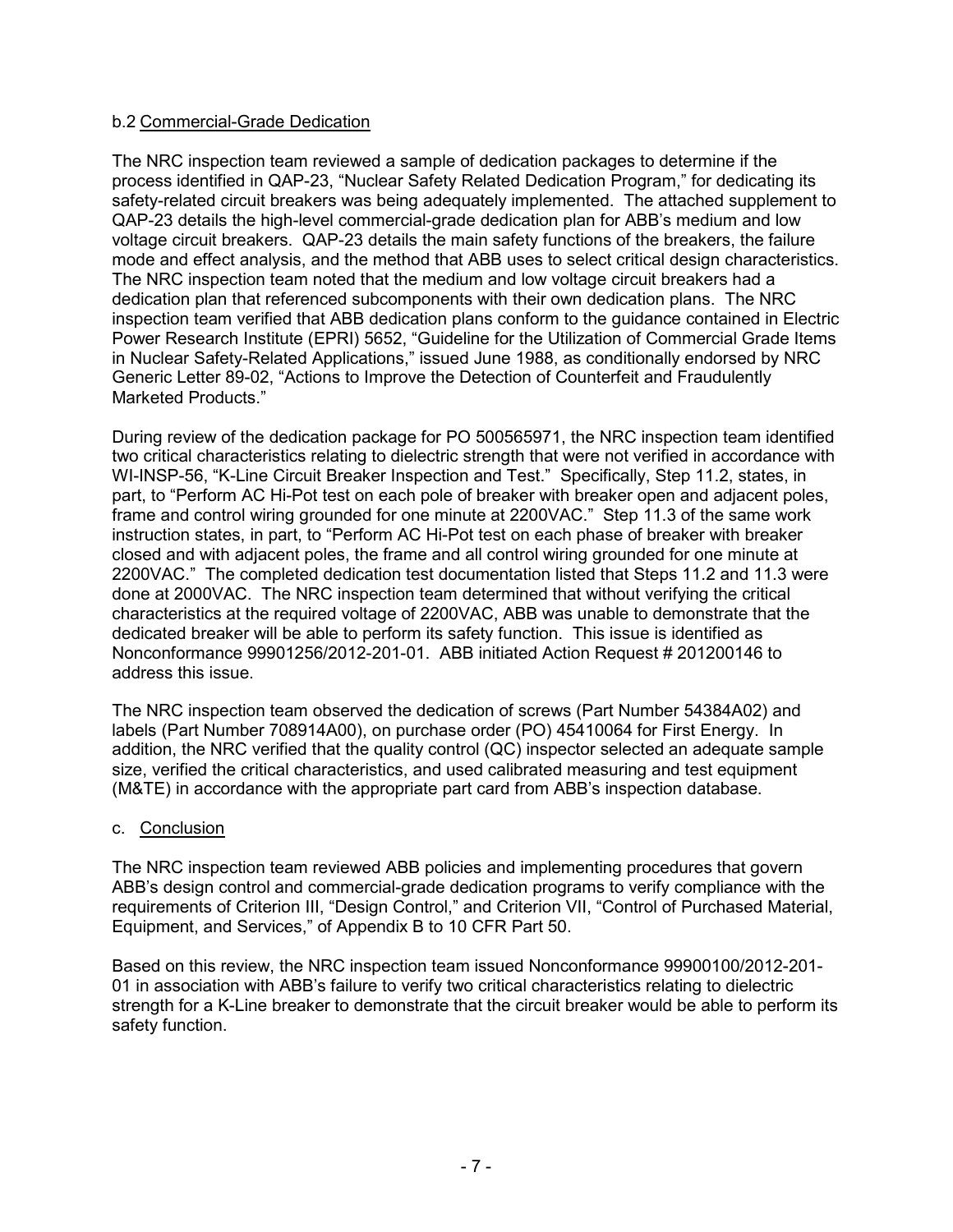# 3. Assembly, Refurbishment, Inspection, and Testing

### a. Inspection Scope

The NRC inspection team reviewed ABB's quality assurance (QA) policies, procedures, and instructions to verify that adequate controls have been established and implemented for assembly, refurbishment, inspection, and testing of new and refurbished circuit breakers consistent with the following regulatory requirements: 10 CFR Part 50, Appendix B, Criterion V, "Instructions, Procedures, and Drawings," Criterion X, "Inspection," Criterion XI, "Test Control," and Criterion XII, "Control of Measuring and Test Equipment." The NRC inspection team observed, reviewed, and assessed in-process and historic assembly, refurbishment, inspection, and testing to verify these activities were conducted in accordance with current instructions and drawings. The NRC inspection team also reviewed inspection and test records to verify that they contained the appropriate information and that the results were adequately evaluated and accepted. Furthermore, the NRC inspection team discussed assembly, refurbishment, inspection, and testing with ABB management and technical staff. The attachment to this inspection report lists the documents that the NRC inspection team reviewed.

### b. Observations and Findings

### b.1 Assembly and Refurbishment

The NRC inspection team verified that the ABB assembly personnel were performing quality activities in accordance with approved and current procedures. The NRC inspection team performed an on-the-spot field inspection of one ongoing lubrication assembly activity detailed in procedure WI-PSC-01, "K-Line Circuit Breaker Service Procedure," Section 19, "Lubrication," for an ABB K-Line type 480VAC, 3 phase, circuit breaker, device number 06639A-01680, serial # 1VAFRA54362-004K12 identified in ABB Book # 2156, which was designated for a 480VAC Load Center.

The NRC inspection team verified that in-process inspection control documents WI-PSC-01, "K-Line Circuit Breaker Service Procedure," and WI-PSC-02, "HK Type Circuit Breaker Service Procedure," provided instructions to include the item inspected, inspection date, type of observation (if any), results of examination and tests, and the signature, initials, or stamp and date of the authorized representative for the activities witnessed. The NRC inspection team verified that instructions for mandatory hold points appeared in the controlling documents and were implemented. The NRC inspection team also verified that work did not proceed without appropriate approval, which was verified during the assembly lubrication activity.

The NRC inspection team selected a random sample of refurbished safety-related circuit breakers located in the assembly holding area awaiting final QC inspection and testing. The NRC inspection team reviewed the acceptability requirements detailed in POs relative to procedural requirements, witnessed test personnel perform physical wiring checks, and verified circuit breaker wiring against the "Lift and Land" sheet contained in ABB Book # 2168. The NRC inspection team also verified that the associated technical documents accompanying the breakers included test objectives, test requirements, applicable prerequisites, and acceptance criteria as specified in test procedure WI–PSC–02, "HK Type Circuit Breaker Service Procedure."

The NRC inspection team verified the training qualifications records for three ABB assembly test personnel qualified to perform and inspect the lubrication activities to verify that the inspections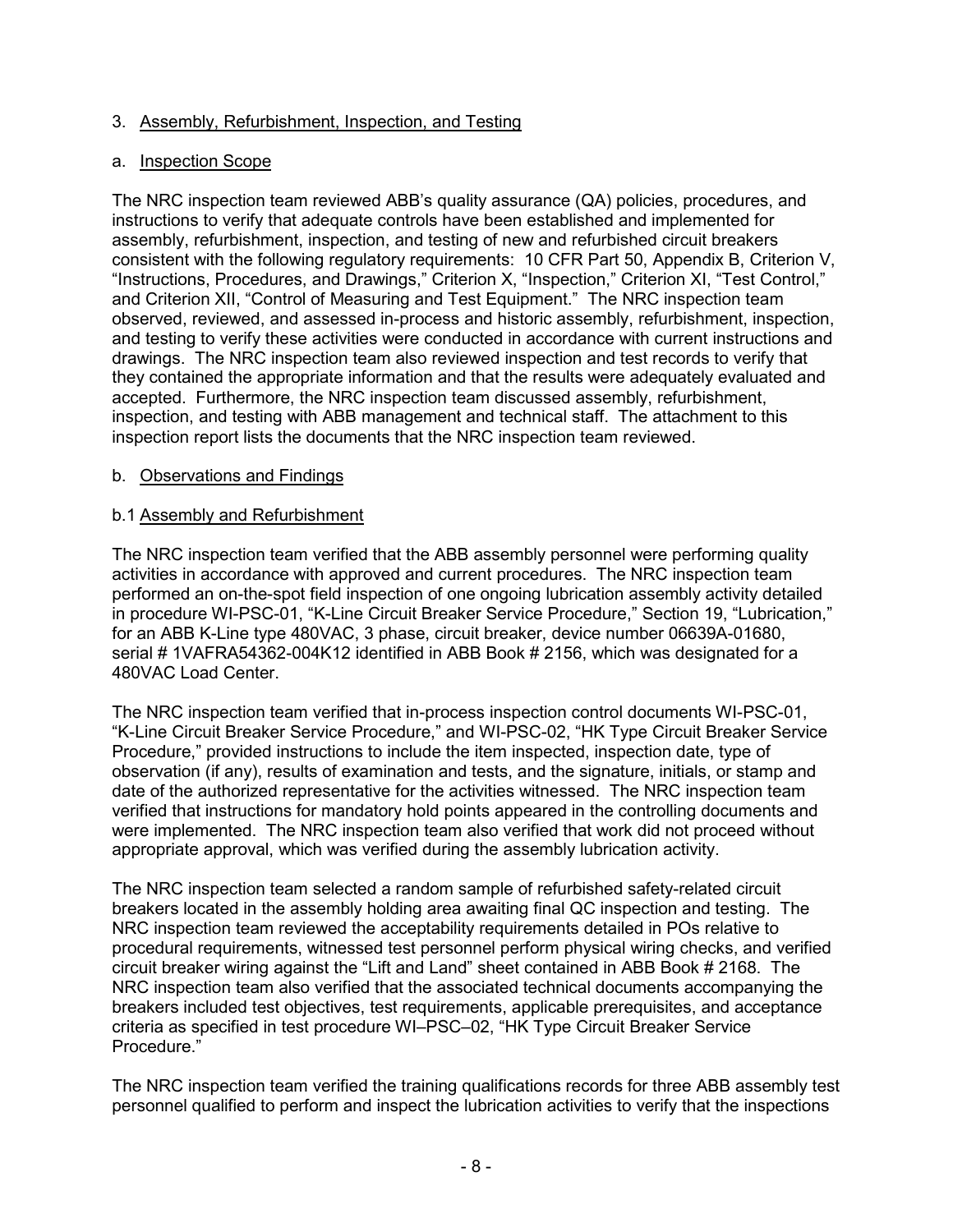for this activity would be performed by qualified persons other than those who performed or directly supervised the work being inspected. The NRC inspection team verified that procedure WI-PSC-01 provided measures for the generation of inspection control documents such as traveler RGA # 8203, process sheets, and associated checklist # F–PSC–01–01, all of which were located in Book # 2156.

# b.2 Final Inspection and Testing

The NRC inspection team sampled the documentation supporting four safety-related refurbishment POs for two low voltage and two medium voltage circuit breakers including the customer's technical requirements and final inspection and test results. The NRC inspection team reviewed this documentation to verify, by sample, that:

- 1. Inspections and tests were performed by personnel other than those who performed or directly supervised the work being inspected or tested,
- 2. Inspection hold points were used adequately to control work
- 3. Inspection and test results were documented and evaluated against the acceptance criteria
- 4. Calibrated M&TE was used to perform inspections and tests
- 5. Replaceable components left in place were evaluated and accepted
- 6. Replacement components were correctly identified and installed

While touring the assembly area, the NRC inspection team requested to see the measuring equipment used for critical dimension checks such as contact wipe in the "Final Checks and Adjustments" sections of procedures WI-PSC-01, "K-Line Circuit Breaker Service Procedure," and WI-PSC-02, "HK Type Circuit Breaker Service Procedure." The technician showed the NRC inspection team go or no-go gauges and a feeler gauge used to ensure that the measurement was within specification. The NRC inspection team noted that the gauges did not display M&TE stickers. When asked, ABB personnel stated that the testing individuals used calibrated gauges for these dimensional checks. The NRC inspection team confirmed that calibrated gauges were located in the testing area. However, when reviewing the completed work pages for Books # 1986, 2001, 2018, and 2075, the NRC inspection team noted that this go or no-go gauge and a torque wrench were not listed in the "Calibrated Test Equipment Record." ABB was unable to assure that calibrated equipment was used to verify these critical dimensions. ABB's QAP Section 12, "Control of Measuring and Test Equipment," Subsection 5.9, states, "Equipment used by quality control personnel for inspection and test shall be recorded within the inspection record." This issue is identified as Nonconformance 99901256/2012-201-02. ABB initiated Action Request # 201200145 to address this issue.

### c. Conclusion

The NRC inspection team reviewed ABB policies and implementing procedures that govern ABB's assembly, refurbishment, inspection, and testing activities to verify compliance with the requirements of Criterion V, "Instructions, Procedures, and Drawings," Criterion X, "Inspection," and Criterion XI, "Test Control," of Appendix B to 10 CFR Part 50.

Based on this review, the NRC inspection team issued Nonconformance 99900100/2012-201- 02 in association with ABB's failure to record go / no-go gauges and torque wrenches used in the inspections of K-Line and HK breaker refurbishments to assure only qualified equipment was used.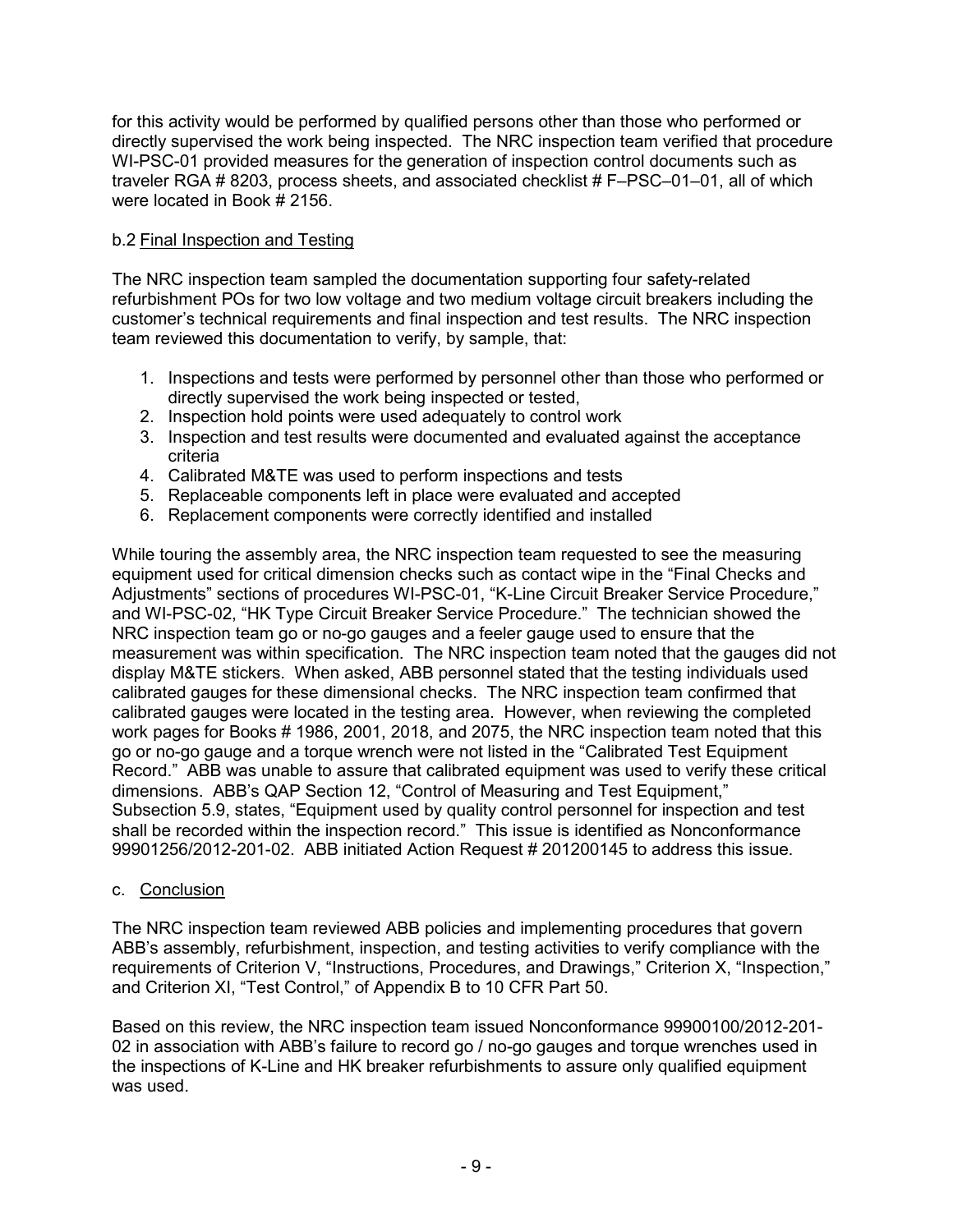# 4. Oversight of Contracted Activities

### a. Inspection Scope

The NRC inspection team reviewed the policies and implementing procedures that govern the implementation of ABB's oversight of contracted activities to verify compliance with the requirements of Criterion IV, "Procurement Document Control," and Criterion VII, "Control of Purchased Material, Equipment, and Services," of Appendix B to 10 CFR Part 50. The NRC inspection team reviewed a sample of POs and receipt inspection records to evaluate compliance with ABB's oversight program and technical requirements. In addition, the NRC inspection team reviewed the disposition of corrective actions to resolve deficiencies that audits identified for adequacy and timeliness. Furthermore, the NRC inspection team discussed ABB's oversight of contracted activities with ABB management and technical staff. The attachment to this inspection report lists the documents that the NRC inspection team reviewed.

### b. Observations and Findings

# b.1 Procurement Document Control

The NRC inspection team verified that the POs adequately documented the procurement requirements as established by ABB's governing policies and implementing procedures, which include task definitions and responsibilities; appropriate quality, technical, and regulatory requirements; and applicable codes and standards. The NRC inspection team found that these POs adequately defined contract deliverables, instructions for the disposition of nonconformances, access rights, and provisions for extending contractual requirements to subcontractors. The NRC inspection team also verified that when changes to approved procurement documents were needed, they received the same level of review and approval as the original documents.

### b.2 Supplier Qualification Activities

The NRC inspection team verified that ABB's nuclear approved vendors list (NAVL) only listed qualified suppliers and that ABB made required revisions to the list in accordance with the quality assurance manual (QAM) and the applicable procedures. The NRC inspection team confirmed that the NAVL contained the applicable locations, the scope of qualification, limitations and restrictions, the date that reapproval is due, and the approved quality program for each qualified vendor. The NRC inspection team also verified that, for the sample of vendors selected, ABB performed supplier audits and surveys as required.

The NRC inspection team verified proper implementation of the audit and commercial-grade dedication programs through a sample of external audits and commercial-grade surveys. For audits, the NRC inspection team confirmed that the audit reports contained a review of the relevant QA criteria in Appendix B to 10 CFR Part 50 for the activities that individual suppliers performed, as well as documentation of pertinent supplier guidance associated with each criterion. For commercial-grade surveys, the NRC inspection team ensured that the survey reports contained a review of applicable commercial quality controls over associated critical characteristics. For audits and commercial-grade qualification activities that resulted in findings, the NRC inspection team verified that the supplier had established a plan for a supplier corrective action request and that ABB had reviewed and approved the corrective actions and verified satisfactory completion and proper documentation in a timely manner.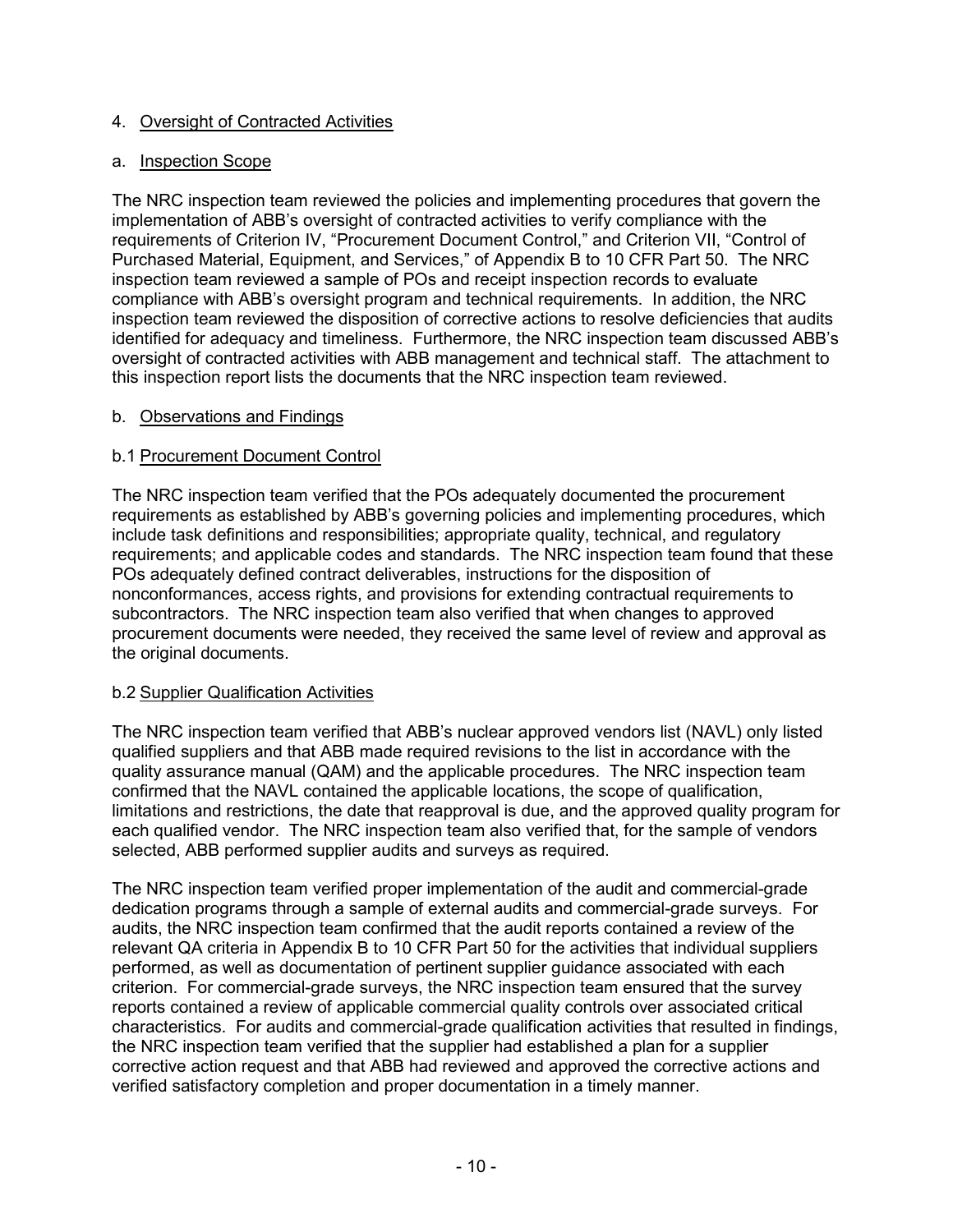# b.3 Receiving Inspections

The NRC inspection team verified that ABB was using appropriate methods to accept a basic component or commercial item from a supplier, such as certificates of conformance (COCs) and receipt inspections. The NRC inspection team also verified that during receipt inspection activities, ABB appropriately specified and inspected for the quality attributes and critical characteristics that must be verified for each component. Specifically, the NRC inspection team reviewed ABB PO 4500859132 for an order of 50 metallic bushings from Sims Machining and witnessed ABB performing physical receipt inspections and certified material test report (CMTR) checks of the chemical and physical characteristics against the required specifications for an adequate sample of parts.

The NRC inspection team confirmed that ABB ensured COCs conformed to the PO requirements such as the identification of specific procurement requirements that have been met and those that have not been met. The NRC inspection team verified that suppliers submitted deviations from POs and that ABB appropriately dispositioned the deviations. The NRC inspection team also verified that receipt items to-be-inspected and nonconforming items were stored in accordance with the ABB procedures.

# c. Conclusion

The NRC inspection team concluded that ABB is implementing its oversight of contracted activities in accordance with the regulatory requirements of Criterion IV and Criterion VII of Appendix B to 10 CFR Part 50. Based on the limited sample of documents reviewed, the NRC inspection team also determined that ABB is implementing its policies and procedures associated with the oversight of contracted activities. No findings of significance were identified.

### 5. Control of Measuring and Test Equipment

### a. Inspection Scope

The NRC inspection team reviewed the policies and implementing procedures that govern the implementation of ABB's control of measuring and test equipment (M&TE) to verify compliance with the requirements of Criterion XIIV, "Control of Measuring and Test Equipment," of Appendix B to 10 CFR Part 50. The NRC inspection team reviewed documentation for selected M&TE and witnessed in-process calibration activities to verify the equipment was properly qualified for use in safety-related inspection and testing. Furthermore, the NRC inspection team discussed ABB's control of M&TE with ABB management and technical staff. The attachment to this inspection report lists the documents that the NRC inspection team reviewed.

### b. Observations and Findings

The NRC inspection team selected ten M&TE test equipment samples from ABB's "Engage Plus Calibration Management Program Software" database and verified that calibration data were current and that the instrumentation range and accuracy were adequate for the application. The NRC inspection team selected four M&TE test equipment samples from the database and verified that the actual M&TE calibration stickers were consistent.

The NRC inspection team verified that the M&TE calibration records were traceable to a nationally recognized standard administered by the National Institute of Standards and Technology and controlled from receipt to destruction. The NRC inspection team verified that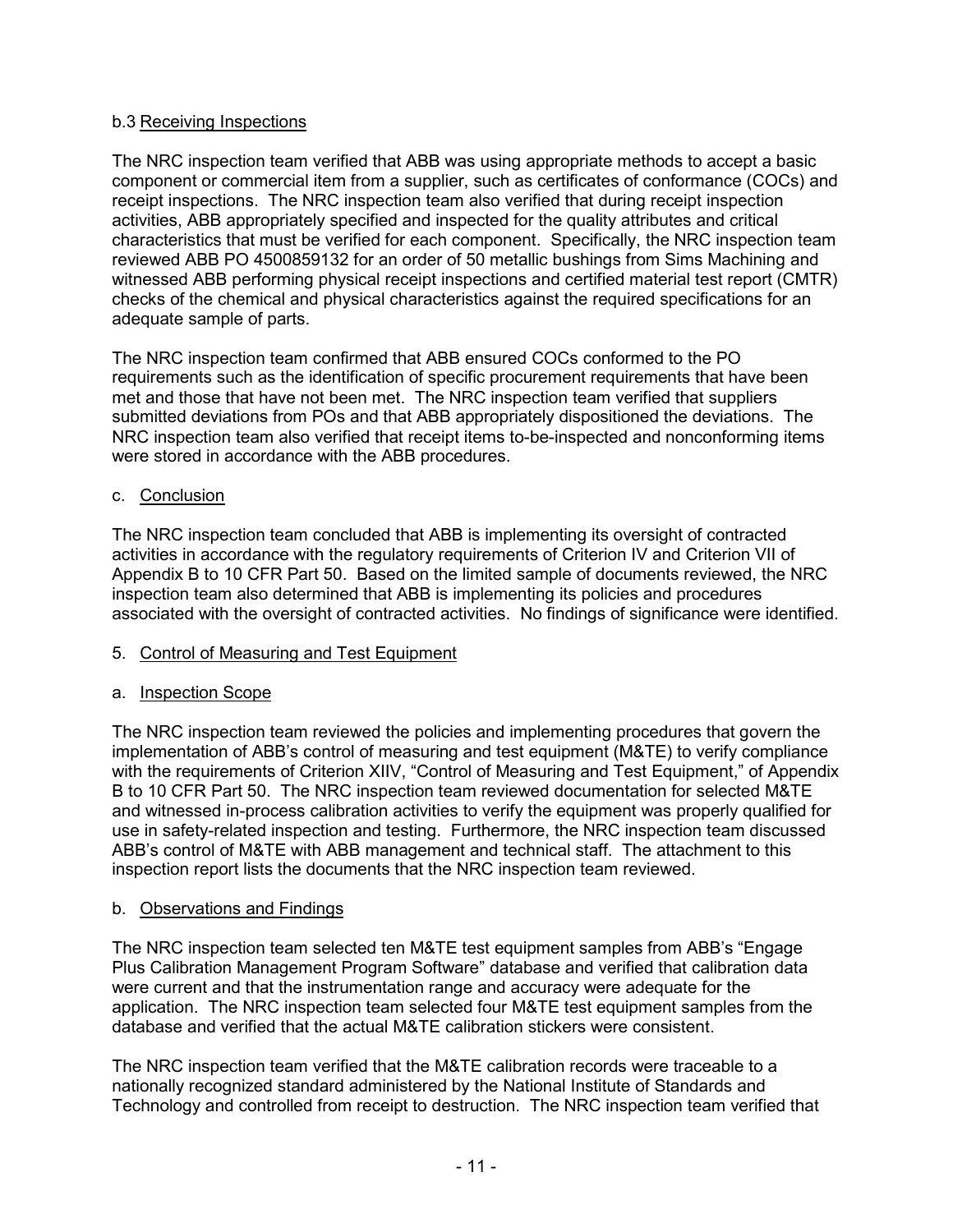the tools, instruments, and gauges used for safety-related activities contained calibration and due dates and were uniquely identified for traceability. The NRC inspection team also verified the qualification of the individual performing the calibration and the acceptability of adjustments and results to maintain accuracy and tolerance. Specifically, the NRC inspection reviewed the following ABB COCs:

- ABB Certificate of Conformance for PO 500565971, dated October 26, 2012
- Megger Certificate of Compliance for PO 1105739, dated May 24, 2012

The NRC inspection team observed the receipt inspection and test of a circuit breaker. The NRC inspection team subsequently verified that ABB appropriately calibrated and controlled the following pieces of equipment used for those activities:

- Fluke 287 "Multimeter" Serial # ETE-1797
- AC High Pot Tester Serial #ETE-1779
- AC Dielectric Test set, Serial # ETE-1851

The NRC inspection team also reviewed condition reports for M&TE found out-of-calibration or overdue for calibration and verified that ABB segregated devices to prevent inadvertent use and considered historic impacts.

# c. Conclusion

The NRC inspection team reviewed ABB policies and implementing procedures that govern ABB's measuring and test equipment program and concluded that ABB established a program consistent with the regulatory requirements of Criterion XII, "Control of Measuring and Test Equipment," of Appendix B to 10 CFR Part 50. Based on the limited sample of documents reviewed, the NRC inspection team concluded that ABB adequately implemented its measuring and test equipment program. No findings of significance were identified.

# 6. Control of Nonconforming Materials, Parts, or Components

# a. Inspection Scope

The NRC inspection team reviewed ABB's policies and implementing procedures that govern the control of nonconformances to verify compliance with the requirements of Criterion XV, "Nonconforming Materials, Parts, or Components," of Appendix B to 10 CFR Part 50. Specifically, the NRC inspection team verified that the applicable ABB procedures provide for documentation and disposition of nonconforming items including instructions for repair and rework activities, reinspection of repaired and reworked items, and notification to affected organizations of nonconforming conditions. The NRC inspection team reviewed a sample of nonconformance reports (NCRs) and Customer Complaint Response Program reports (CCRPs) and verified that the disposition and control of nonconformances was in accordance with the ABB procedural guidelines. Furthermore, the NRC inspection team discussed the nonconformance program with ABB's management and technical staff. The attachment to this inspection report lists the documents that the NRC inspection team reviewed.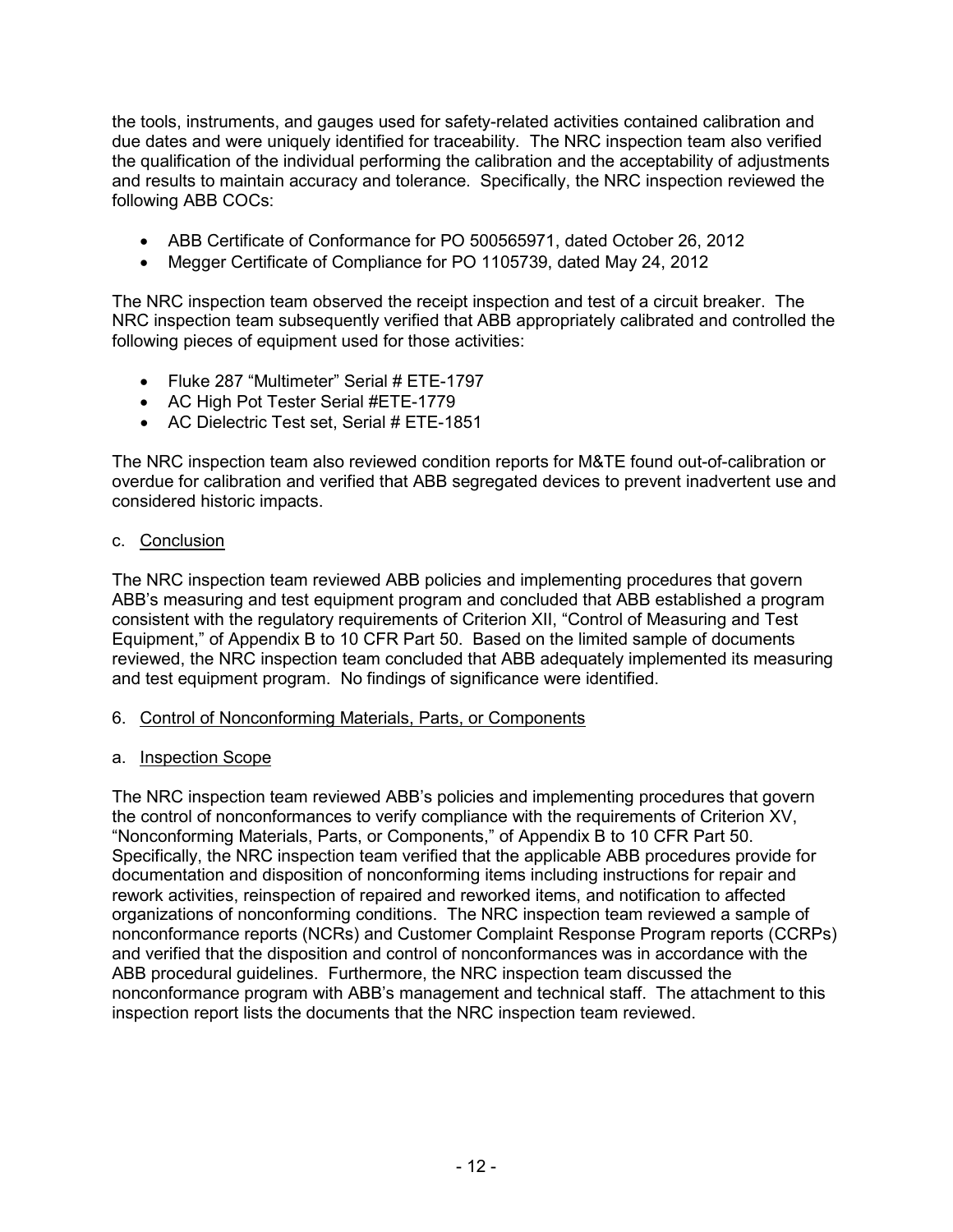# b. Observations and Findings

The NRC inspection team witnessed a receipt inspection and verified the procedures used when a nonconformance is present. Specifically, during the dedication inspection for round head self-tapping screws, the ABB dedication inspector found three of the five screws sampled out of tolerance. The dedication inspector promptly generated an NCR to identify the nonconforming condition (NCR # 123732JL). The NRC inspection team also toured the shop floor to verify that there were designated areas to segregate and control the various classes of nonconforming materials. ABB also properly dispositioned nonconforming items as accept, reject, rework, hold, scrap, or use-as-is, and provided adequate documented technical justification.

For the NCR and CCRP samples reviewed, the NRC inspection team verified that ABB implemented an adequate program to assess and control nonconforming items, including appropriate identification, documentation, segregation, evaluation, and disposition of these items. For NCRs requiring a more in-depth review, engineering or inspection personnel were assigned, as necessary, to evaluate and disposition the nonconformance and provide adequate documentation of the evaluation. The NRC inspection team observed that NCRs were trended regularly.

# c. Conclusion

The NRC inspection team reviewed ABB policies and implementing procedures that govern ABB's nonconforming materials, parts, or components program and concluded that ABB established a program consistent with the regulatory requirements of Criterion XV, "Nonconforming Materials, Parts, or Components," of Appendix B to 10 CFR Part 50. Based on the limited sample of documents reviewed, the NRC inspection team concluded that ABB adequately implemented its nonconforming materials, parts, or components program. No findings of significance were identified.

### 7. Corrective Actions

a. Inspection Scope

The NRC inspection team reviewed ABB's policies and implementing procedures that govern the corrective action program to verify compliance with the requirements of Criterion XVI, "Corrective Action," of Appendix B to 10 CFR Part 50. The NRC inspection team reviewed a sample of the 2012 corrective action reports (CARs) and verified that the CARs disposition provided adequate documentation and description of conditions adverse to quality. The NRC inspection team also verified that the reports specified the cause of these conditions and the corrective actions taken to prevent recurrence. Furthermore, the NRC inspection team discussed the corrective action program with ABB's management and technical staff. The attachment to this inspection report lists the documents that the NRC inspection team reviewed.

### b. Observations and Findings

The NRC inspection team verified that ABB established implementing procedures that provide assurance that conditions adverse to quality are promptly identified, documented, and corrected in accordance with ABB procedures and practices. The procedures also ensured that repetition is precluded for significant conditions adverse to quality.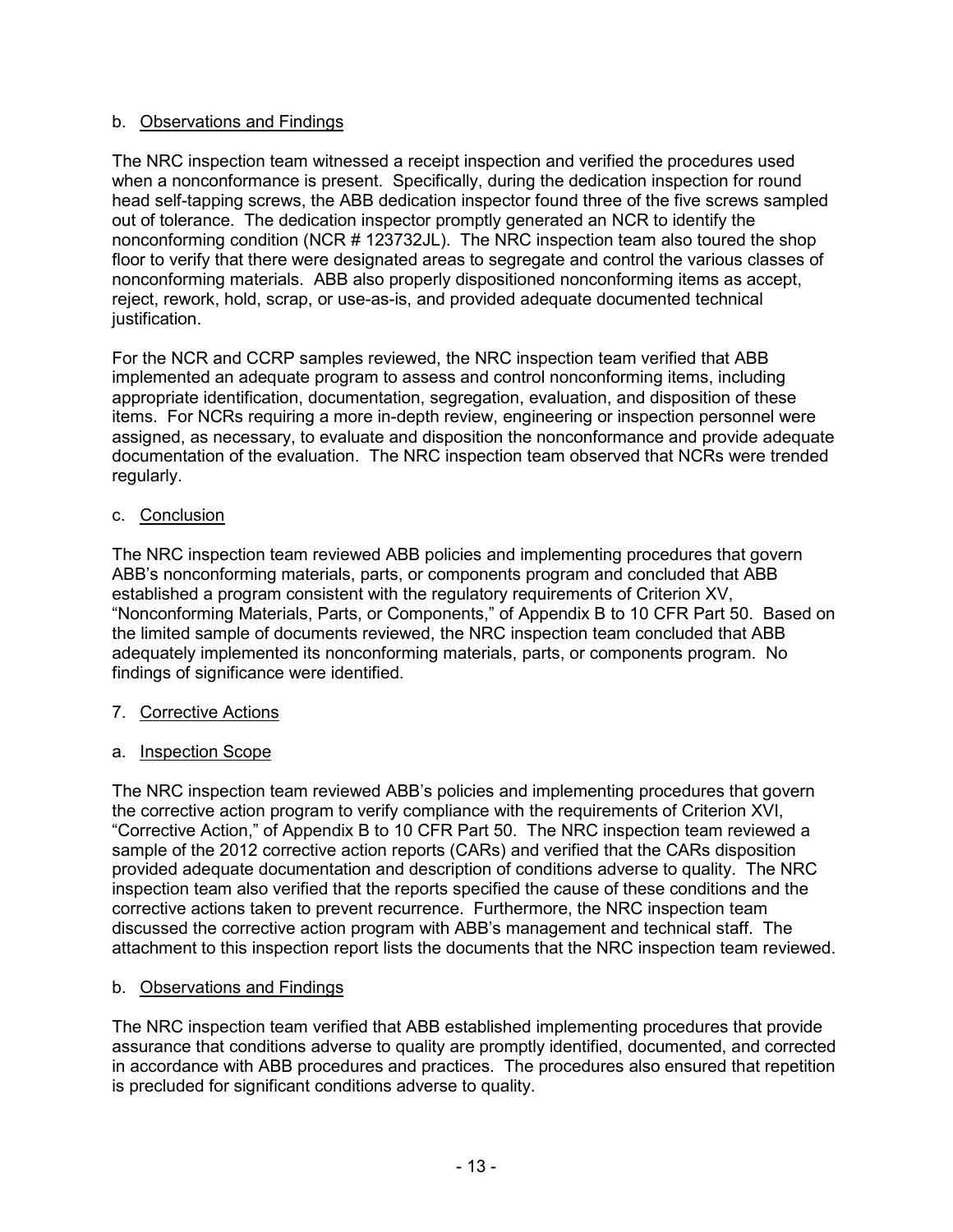The NRC inspection team also verified that the corrective action process provides an effective interface to ABB's 10 CFR Part 21 program, and that a management system has been established for the overview of trends for conditions adverse to quality.

# c. Conclusion

The NRC inspection team reviewed ABB policies and implementing procedures that govern ABB's corrective action program and concluded that ABB established a program consistent with the regulatory requirements of Criterion XVI, "Corrective Action," of Appendix B to 10 CFR Part 50. Based on the limited sample of documents reviewed, the NRC inspection team concluded that ABB adequately implemented its corrective action program. No findings of significance were identified.

### 8. Internal Audits

# a. Inspection Scope

The NRC inspection team reviewed the ABB policies and implementing procedures that govern its internal audit program to verify compliance with the requirements of Criterion XVIII, "Audits," of Appendix B to 10 CFR Part 50. Specifically, the NRC inspection team reviewed a sample of internal audit reports to evaluate compliance with the ABB program requirements and adequate implementation of those requirements. In addition, the NRC inspection team reviewed the disposition of audit findings and observations for adequacy and timeliness. Furthermore, the NRC inspection team discussed the internal audit program with ABB management. The attachment to this inspection report lists the documents that the NRC inspection team reviewed

# b. Observations and Findings

The NRC inspection team reviewed the ABB internal audits for 2011 and 2012 and verified that they were planned and performed using the applicable procedures, documented with objective evidence, and distributed to the appropriate management within the timeframes that the applicable ABB procedures prescribe. The NRC inspection team verified that the audit team was appropriately qualified.

The NRC inspection team confirmed that the audit reports contained a review of the relevant QA criteria in Appendix B to 10 CFR Part 50, as well as the applicable ABB procedures and policies associated with each area. The NRC inspection team verified that appropriate corrective actions were taken for the identified audit findings.

# c. Conclusion

The NRC inspection team concluded that ABB's internal audit program is consistent with the regulatory requirements of Criterion XVIII, "Audits," of Appendix B to 10 CFR Part 50. Based on the limited sample of documents reviewed, the NRC inspection team concluded that ABB adequately implemented its internal audit program. No findings of significance were identified.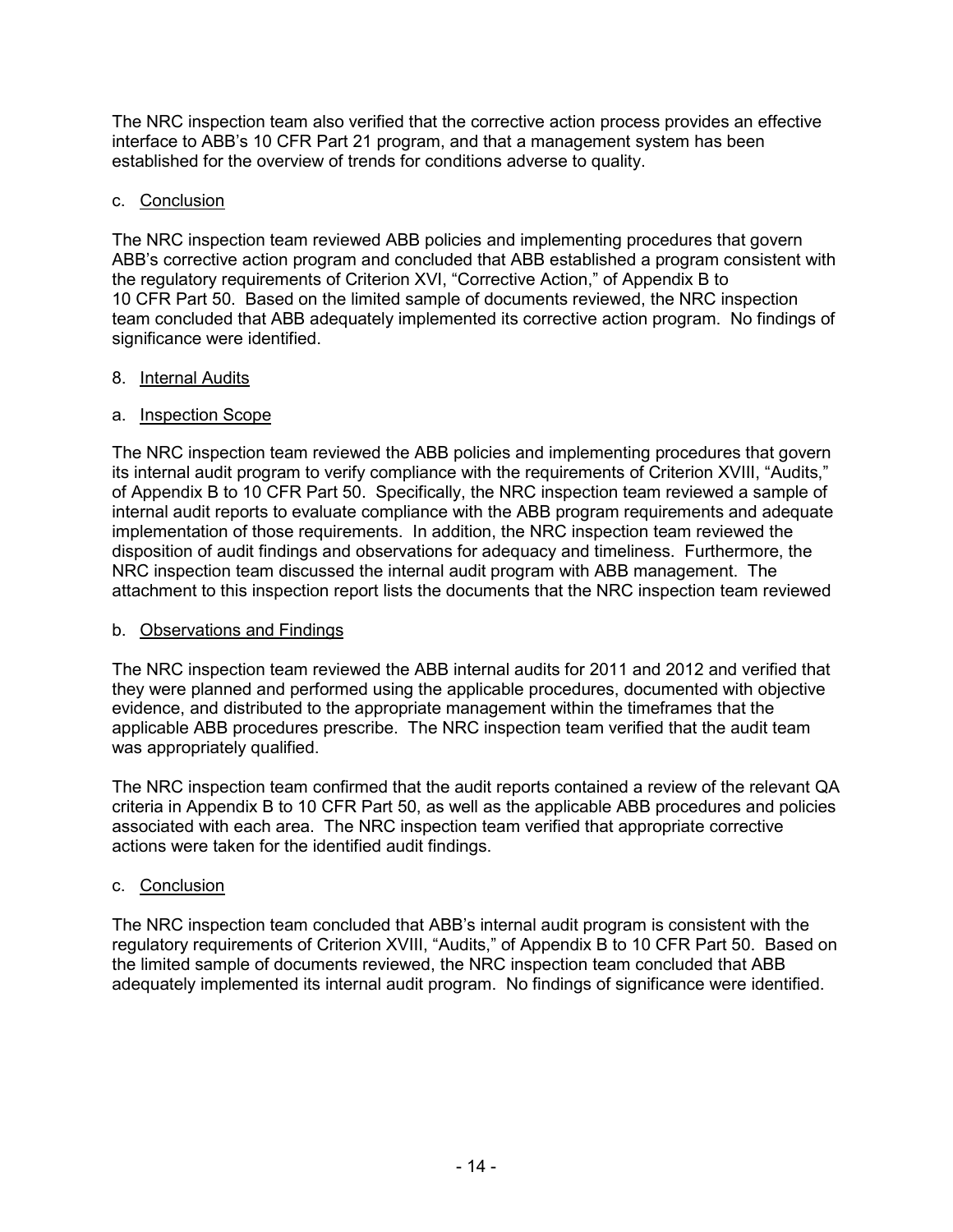### 9. Entrance and Exit Meetings

On December 3, 2012, the NRC inspection team discussed the scope of the inspection with Mr. Jay Lavrinc, General Manager; Mr. Victor Romano, Quality Assurance Manager; and other members of the ABB management and staff. On December 7, 2012, the NRC inspection team presented the inspection results and observations during an exit meeting with Mr. Lavrinc, Mr. Romano, and other ABB staff. In addition, on January 9, 2013, the NRC inspection team contacted ABB to provide clarification on a potential finding. The attachment to this report lists the entrance and exit meeting attendees, as well as those individuals the NRC inspection team interviewed.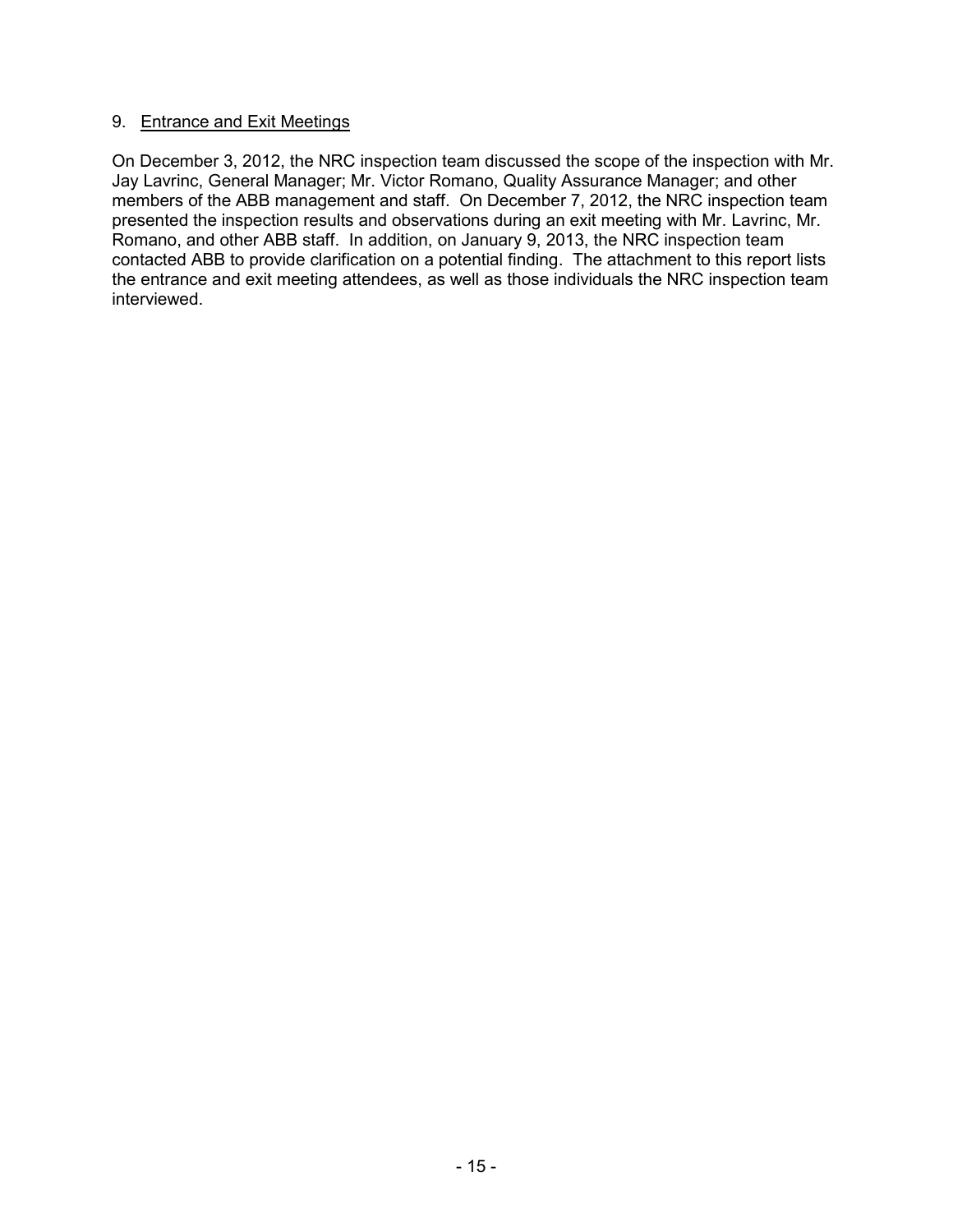# **ATTACHMENT**

# **1. ENTRANCE / EXIT MEETING ATTENDEES AND PERSONS CONTACTED**

| <b>Name</b>           | <b>Title</b>                           | <b>Affiliation</b> | <b>Entrance</b>         | Exit                    | <b>Interviewed</b>      |
|-----------------------|----------------------------------------|--------------------|-------------------------|-------------------------|-------------------------|
| <b>Garrett Newman</b> | Inspector                              | <b>NRC</b>         | X                       | X                       |                         |
| <b>Stacy Smith</b>    | Inspector                              | <b>NRC</b>         | X                       | X                       |                         |
| Eugene Huang          | Inspector                              | <b>NRC</b>         | X                       | $\sf X$                 |                         |
| Marlayna Vaaler       | Inspector                              | <b>NRC</b>         | X                       | $\overline{\mathsf{X}}$ |                         |
| Denise Terry-Ward     | Inspector                              | <b>NRC</b>         | $\overline{\mathsf{x}}$ | $\overline{\mathsf{X}}$ |                         |
| Vic Romano            | <b>Quality Manager</b>                 | <b>ABB</b>         | $\overline{\mathsf{x}}$ | $\overline{\mathsf{x}}$ | $\mathsf{X}$            |
| Karen Smith           | <b>Sr. Operations Specialist</b>       | <b>ABB</b>         | $\overline{\mathsf{X}}$ |                         |                         |
| David Ringley         | <b>Customer Service Manager</b>        | <b>ABB</b>         | X                       | $\sf X$                 |                         |
| John Layne            | <b>Nuclear BDM</b>                     | <b>ABB</b>         | $\overline{\mathsf{x}}$ | $\overline{\mathsf{x}}$ |                         |
| <b>Tim Fricano</b>    | <b>Production Engineering Mgr</b>      | <b>ABB</b>         | $\overline{\mathsf{x}}$ | $\overline{\mathsf{x}}$ | X                       |
| Tom Burnham           | <b>Operations Supervisor</b>           | <b>ABB</b>         | $\overline{\mathsf{x}}$ | $\overline{\mathsf{x}}$ |                         |
| Shawn Shockey         | <b>Operations Manager</b>              | <b>ABB</b>         | X                       |                         | $\mathsf{X}$            |
| <b>Jay Laverinc</b>   | <b>General Manager</b>                 | <b>ABB</b>         | $\overline{\mathsf{X}}$ | X                       |                         |
| Gautham Kasargod      | <b>Associate QA Engineer</b>           | <b>ABB</b>         | X                       | $\sf X$                 | X                       |
| Mary Jane Weir        | <b>Business Excellence Manager</b>     | <b>ABB</b>         | $\overline{\mathsf{x}}$ | $\overline{\mathsf{X}}$ |                         |
| <b>Keith Berte</b>    | Controller                             | <b>ABB</b>         | $\overline{\mathsf{x}}$ | $\overline{X}$          |                         |
| Doug Blesie           | Senior Buyer                           | <b>ABB</b>         | X                       | X                       |                         |
| Tim Carraway          | Supply Chain Manager                   | <b>ABB</b>         | $\overline{\mathsf{X}}$ | $\overline{X}$          |                         |
| John Webb             | R&D Manager                            | <b>ABB</b>         | X                       | X                       | X                       |
| <b>Michael Martin</b> | <b>Facility Manager</b>                | <b>ABB</b>         | X                       |                         |                         |
| Henry Woodbury        | <b>QA Engineer</b>                     | <b>ABB</b>         | X                       | X                       | X                       |
| <b>Terry Malloy</b>   | Nuclear Program Manager                | <b>ABB</b>         | X                       | $\pmb{\times}$          | X                       |
| David Brown           | QA Engineer                            | <b>ABB</b>         | X                       | X                       | X                       |
| Ken Cottingham        | Assembly Manager                       | <b>ABB</b>         |                         |                         | $\overline{\mathsf{X}}$ |
| <b>Elaine Eaddy</b>   | <b>QA Technician</b>                   | <b>ABB</b>         |                         |                         | $\overline{\mathsf{x}}$ |
| <b>Pauline Faison</b> | Senior Technician                      | <b>ABB</b>         |                         |                         | X                       |
| Jonothan Samuels      | <b>Lead Product Support Technician</b> | <b>ABB</b>         |                         |                         | $\overline{\mathsf{x}}$ |
| Samuel Huggins        | <b>Electrical Tester</b>               | <b>ABB</b>         |                         |                         | X                       |
| Julius Pear           | Senior Inspector                       | <b>ABB</b>         |                         |                         | X                       |
| Phillip Thompson      | <b>Product Engineer</b>                | <b>ABB</b>         |                         |                         | $\overline{\mathsf{x}}$ |
| William Weishuhm      | <b>Product Engineer</b>                | <b>ABB</b>         |                         |                         | X                       |
| Sammy Coe             | Receipt Inspector                      | <b>ABB</b>         |                         |                         | X                       |
| Kai Zheng             | <b>Buyer</b>                           | <b>ABB</b>         |                         |                         | $\overline{\mathsf{x}}$ |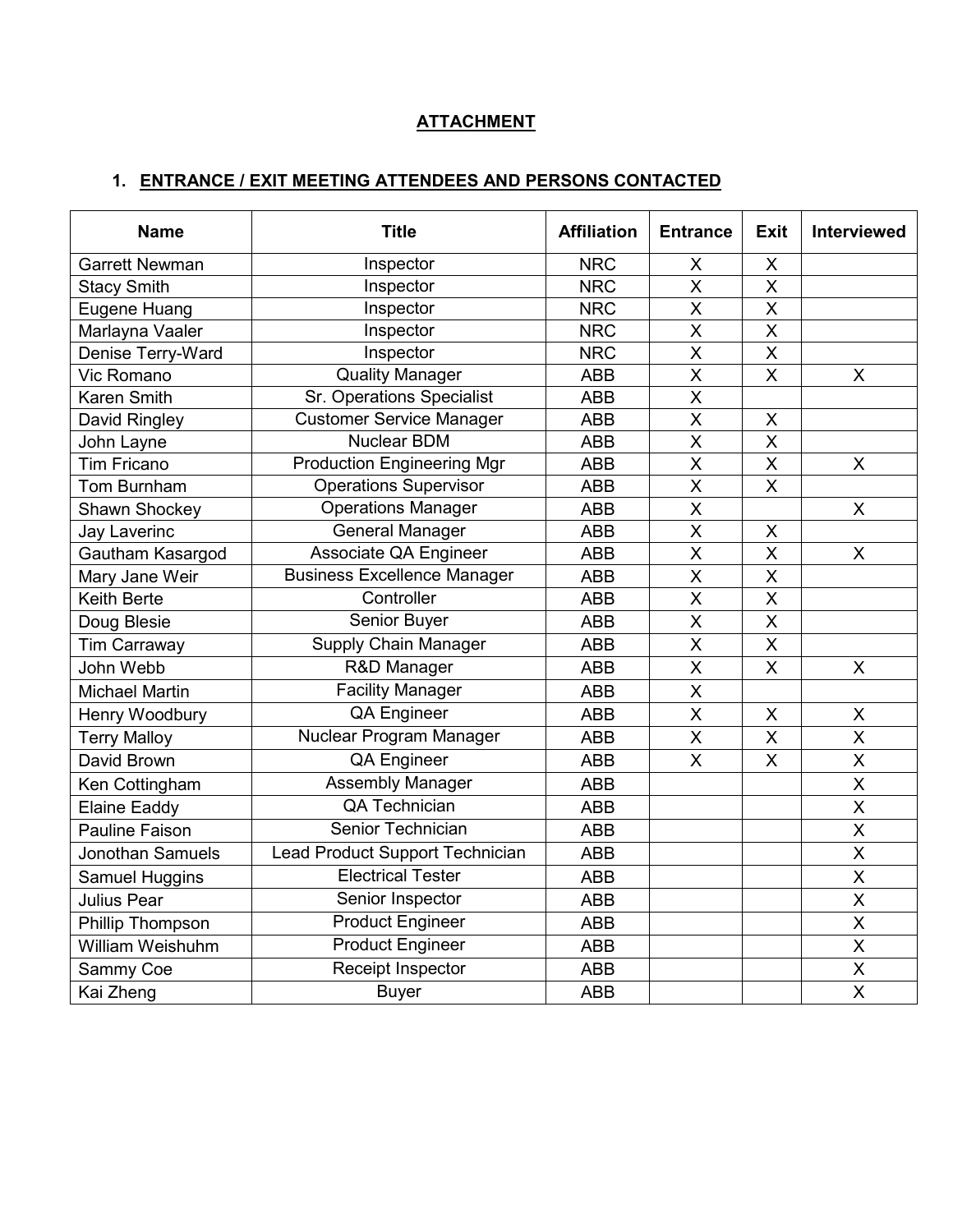# 2. INSPECTION PROCEDURES USED

Inspection Procedure 43002, "Routine Inspections of Nuclear Vendors," dated April 25, 2011.

Inspection Procedure 43004, "Inspection of Commercial-Grade Dedication Programs," dated April 25, 2011.

Inspection Procedure 36100, "Inspection of 10 CFR Parts 21 and 50.55(e) Programs for Reporting Defects and Noncompliance," dated February 13, 2012.

### 3. LIST OF ITEMS OPENED, CLOSED, AND DISCUSSED

| Item Number          | Status | Type       | Description   |
|----------------------|--------|------------|---------------|
| 99901256/2009-201-01 | Closed | <b>NON</b> | Criterion III |
| 99901256/2009-201-02 | Closed | <b>NON</b> | Criterion XII |

# 4. DOCUMENTS REVIEWED

- #F-PSC-02-05, "Lead lift and land sheet,", Revision 2, dated October 26, 2011
- 1VAFPH40152-001I12, "K-line inspection & test form", dated October 24, 2012
- 1VAF-T0003-100465, "Control of Nonconforming Materials," Revision 5, dated September 10, 2012
- 1VAF-T0003-100489, "Corrective Action," Revision 3, dated August 3, 2011
- 1VAF-T0005-100703, "Legacy quality assurance trailer," Revision 1, dated November 30, 2012
- 1VAF-Y0003-100524, "Reporting of Product Defects (Part 21)," Revision 9, dated December 5, 2011
- ABB Certificate of Conformance for PO 500565971 from Arizona Public Service / Palo Verde, dated October 26, 2012
- ABB Nuclear Quality Assurance Manual, Revision 1, dated March 1, 2012
- ABB part card for Part #191921t06, "Control device (125VDC HK)," Revision 11
- ABB Service Training System report dated December 06, 2012
- ABB Service Training System report dated December 07, 2012
- ABB, Custom Quick Report, Lost Equipment Report, dated December 04, 2012
- AR # 201100106, dated September 1, 2011
- AR # 201200048, dated April 30, 2012
- AR # 201200069, dated June 20, 2012
- AR # 201200145, dated December 6, 2012
- AR # 201200146, dated December 6, 2012
- AR # 201200147, dated December 6, 2012
- Assembly training for Paulene Faison
- Audit # VHRO-8DP5DA, "Qual Tech NP Nuclear Vendor Audit Checklist," dated February 25, 2011
- Audit # VHRO-8ET5FA, "Tool and Gage House Nuclear Industry Assessment Committee (NIAC) Calibration Audit Checklist," dated March 14, 2011
- Audit # VHRO-8P3RUD, "Piedmont Bushings and Insulators Commercial Grade Item Survey Checklist," dated December 13, 2011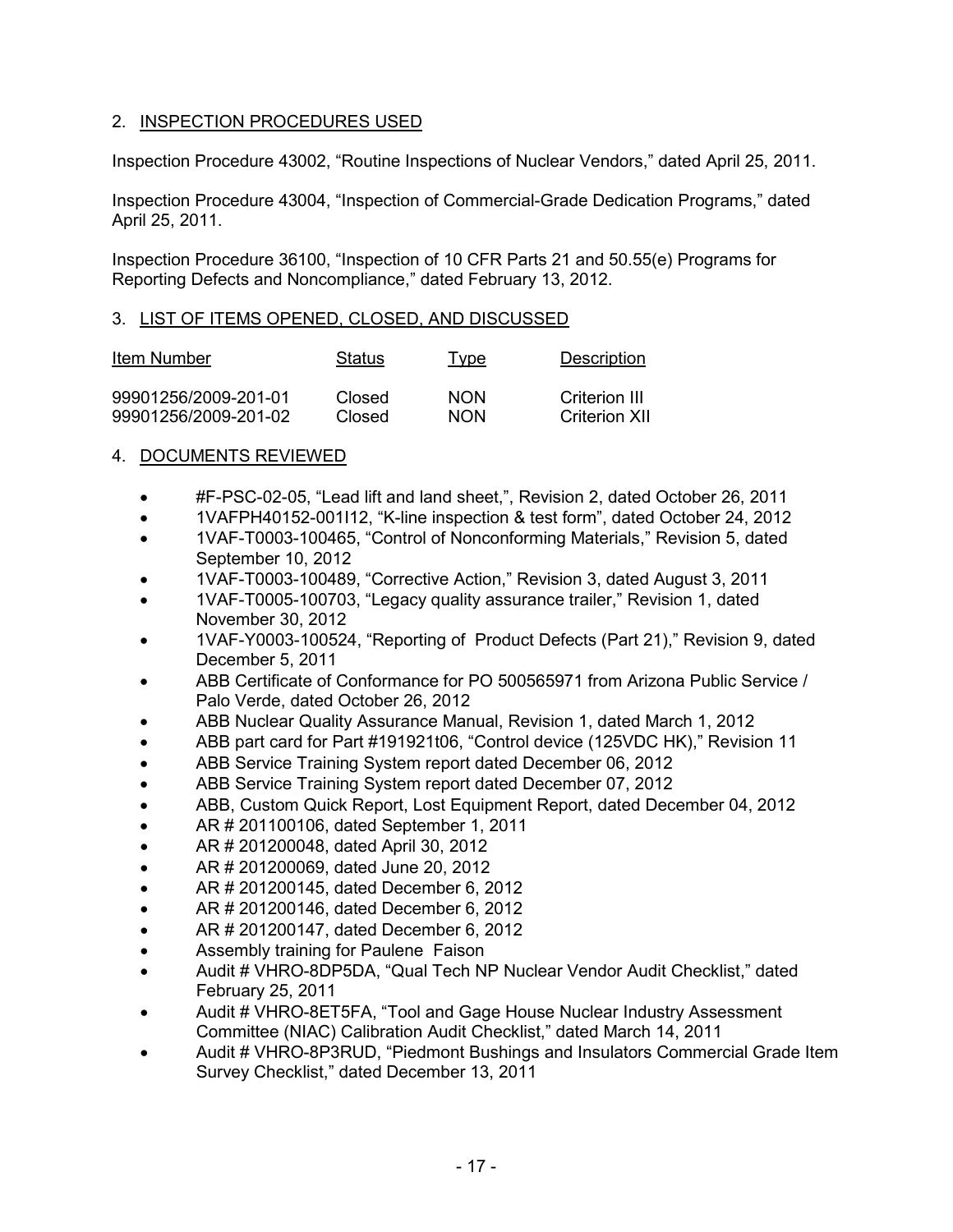- Audit # VHRO-8URGEP, "AVO-Megger Source Inspection Report," dated May 24, 2012
- Audit # VHRO-8URGEP, "Source Inspection Report for Programma Model MA-31 Computer Aided Circuit Breaker Motion Analyzer Type TM1600," dated May 24, 2012
- Audit #KAGE-85S2PS, "QA Program: Procurement," dated March 8-15, 2011
- Audit #VHRO-8EZ4YT, "QA Program: Tests and Inspections," dated June 2-13, 2011
- Audit #VHRO-8EZ4ZW, "QA Program: Procurement," dated March 14–16, 2011
- Audit #VHRO-8EZ4ZW, "QA Program: Shipping, Packaging, Handling," dated July 18, 2012
- Audit #VHRO-8LA4BR, "QA Program: Full Scope," dated December 5-8, 2011
- Audit #VHRO-8Q6GRB, "QA Program: Calibration," dated January 3, 2012
- Audit #VHRO-8Q6H4H, "QA Program: Organization / Program," dated October 22, 2012
- Audit #VHRO-8Q8GY3, "QA Program: Document Control," dated February 16, 2012
- Audit #VHRO-8ZENT2, "QA Program: Commercial Grade Dedication," dated November 19, 2012
- Audit #VHRO-8ZENZL, "QA Program: Calibration," dated November 30, 2012
- Book # 2001, MV Refurb 1E/ PSEG PO # 4500689836
- Book # 2075, 5HK0250 1200A Refurb for First Energy PO # 47377077
- CAR # 201200010, dated January 13, 2012
- CAR 201100151, dated January 3, 2012
- CAR 20110048, dated May 10, 2011
- CAR 20110078, dated July 30, 2012
- CAR 201200027, dated October 3, 2012
- CAR 201200030, dated October 3, 2012
- CAR 2012-00044, dated March 22, 2012
- CAR 201200053, dated May 4, 2012
- CAR 201200055, dated May 10, 2012
- CAR 201200063, dated May 23, 2012
- CAR 201200083, dated August 17, 2012
- CAR 201200106, dated October 2, 2012
- CAR 201200107, dated October 3, 2012
- CAR 201200130, dated November 12, 2012
- CAR-2012-00006, dated January 13, 2012
- CAR-2012-00013, dated January 24, 2012
- CAR-2012-00016, dated February 1, 2012
- CAR-2012-00017, dated February 6, 2012
- CAR-2012-00019, dated February 9, 2012
- 
- CAR-2012-00022, dated February 15, 2012
- CAR-2012-00023, dated February 17, 2012
- CAR-2012-00027, dated March 6, 2012
- CAR-2012-00028, dated March 9, 2012
- CAR-2012-00048, dated April 20, 2012
- CAR-2012-00056, dated May 14, 2012
- CAR-2012-00069, dated June 20, 2012
- CAR-2012-00070, dated June 20, 2012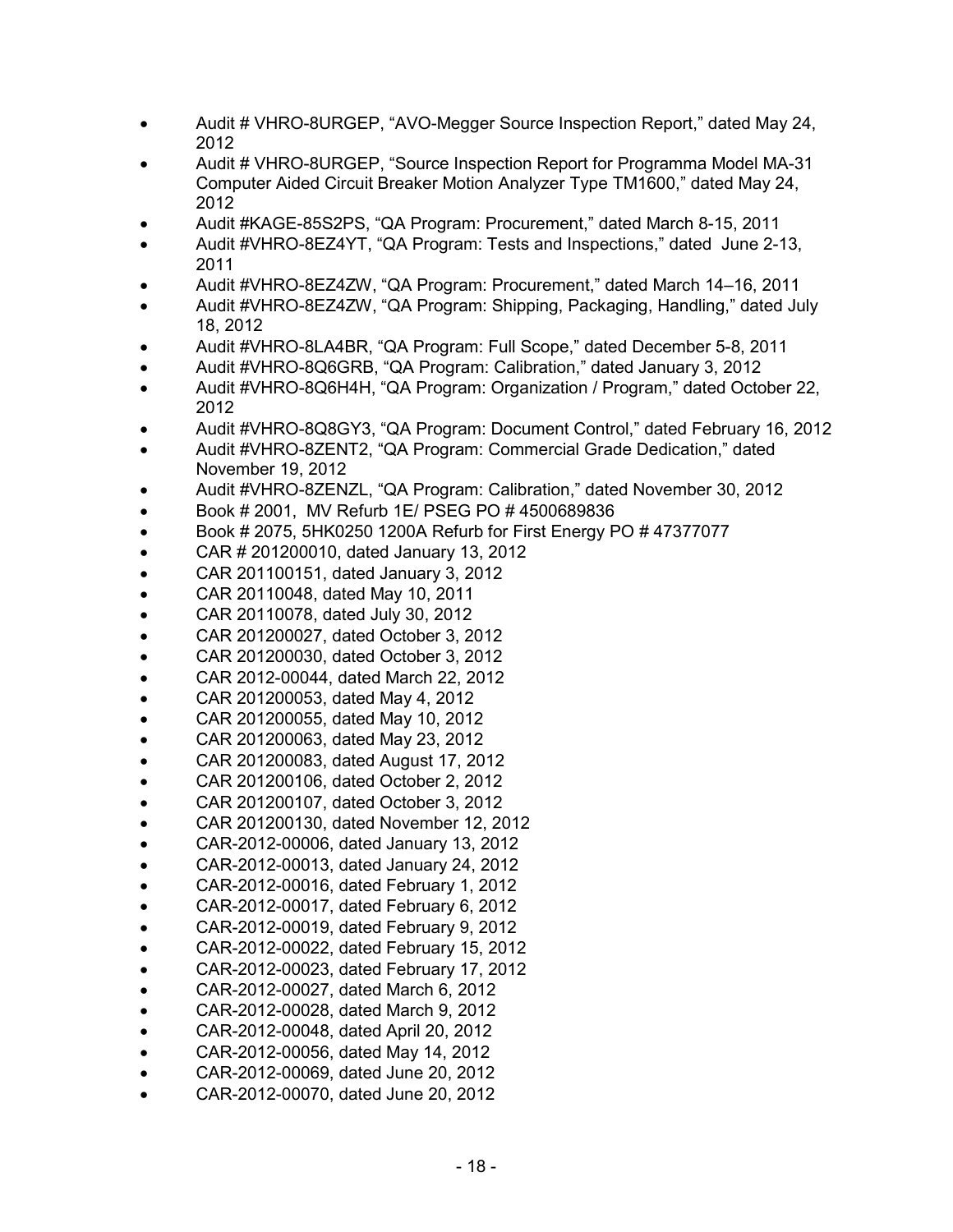- CAR-2012-00074, dated July 18, 2012
- CAR-2012-00076, dated July 25, 2012
- CAR-2012-00077, dated July 26, 2012
- CAR-2012-00078, dated July 30, 2012
- CAR-2012-00084, dated August 21, 2012
- CAR-2012-00087, dated August 23, 2012
- CAR-2012-00089, dated August 28, 2012
- CAR-2012-00090, dated September 11, 2012
- CAR-2012-00091, dated September 12, 2012
- CAR-2012-00100, dated September 17, 2012
- CAR-2012-00107, dated October 3, 2012
- CAR-2012-00113, dated October 9, 2012
- CAR-2012-00117, dated October 15, 2012
- CAR-2012-00118, dated October 17, 2012
- CAR-2012-00123, dated October 22, 2012
- CAR-2012-00133, dated November 19, 2012
- CCRP #US-608902, dated February 7, 2012
- CCRP #US-612394, dated March 8, 2012
- CCRP #US-613809, dated March 21, 2012
- CCRP #US-628880, dated June 21, 2012
- CCRP #US-631459, dated November 7, 2102
- CCRP #US-635173, dated August 13, 2012
- Certificate of Calibration for SN # 1613, "7/64 Go x 3/16 NoGo, Plug Gage" dated 2/27/12
- Certificate of conformance customer purchase order 500565971. K-line. 1VAFPH40152—001I12, dated October 26, 2012
- Certificate of conformance HK 250 -1200A 1E dedication, serial #1VAFRA38947001a12, dated March 8, 2012
- Certificate of conformance process for pre-dedicated items-sales order HOT 8889 for STP, Part #1457c80a01, December 5, 2012
- Circuit BKR Kit #716656T03, "Refurbishment Kit 600 E0/DO 716656T03", Revision 16
- Circuit BKR Kit #716656T08, "Refurbishment Kit 5HK250/3501200/200A", Revision 17
- CWBR-82SQ5W, ABB Pinetops Commercial Grade Survey Checklist, dated March 10, 2010
- DCBN-8MQHTV, Surtronics Commercial Grade Survey Checklist, dated October 27, 2011
- DCR No. VHRO-92QG8C, dated December 6, 2012
- DCR WHWN-92QMTZ, "Quality Management System Documents K-Line Service Procedure", submitted December 6, 2012
- DCR WHWN-92QMUP, "Quality Management System Documents K-Line Circuit Breaker Inspection and Test", submitted December 06, 2012
- Dedication certificate of conformance for part 708392T07, ABB RA 39456, control device k-line, November 9, 2012
- Document change request-VHRO-92pm17, for document 1VAF-T0005-100659, "Quality management system forms – k-line circuit breaker inspection and test," Revision 8, dated December 5, 2012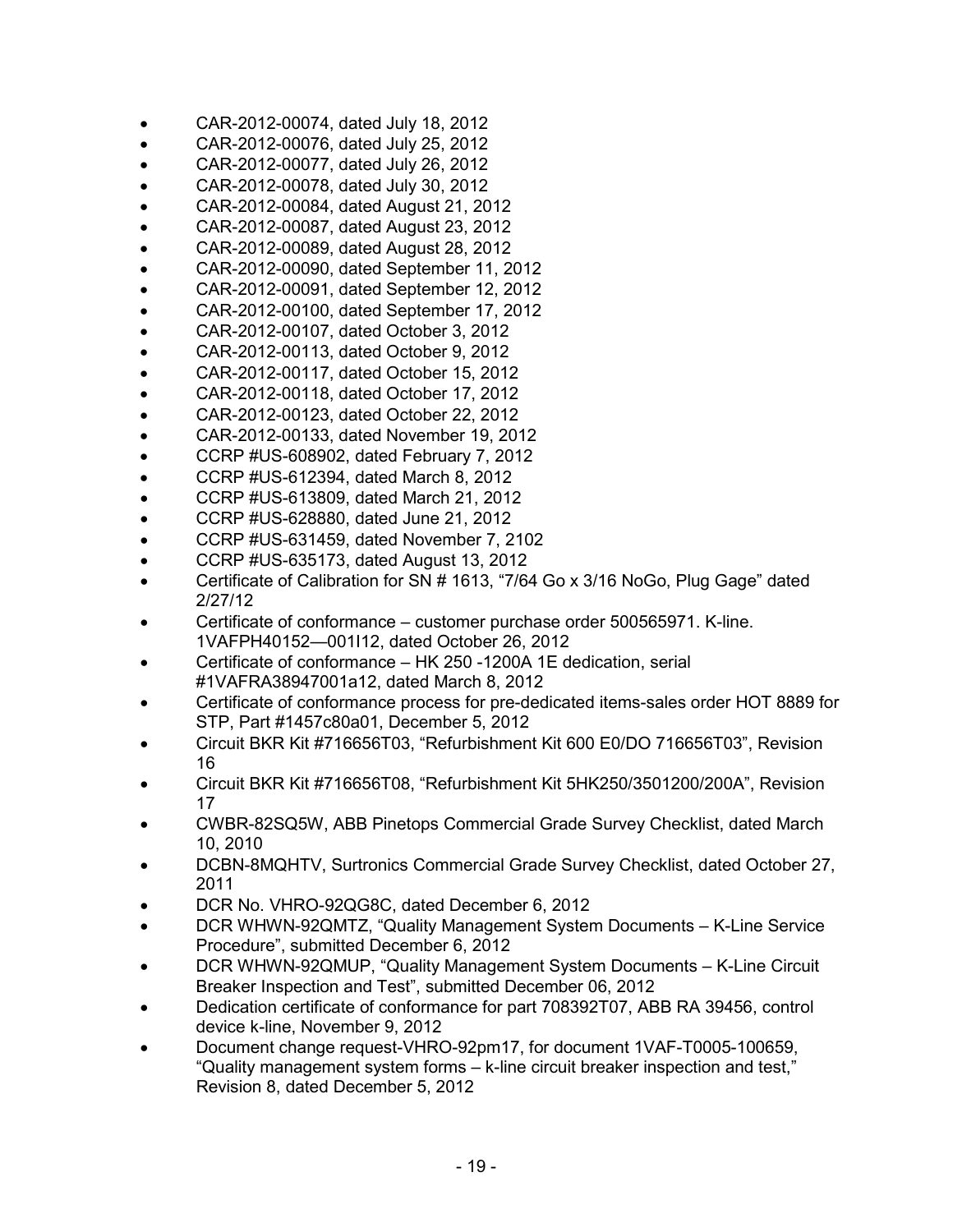- Document change request-WHWN-92plwe, for document 1vaf-t0005-100658, "Quality management system forms – hk type circuit breaker inspection and test form," Revision 7, dated December 5, 2012
- Document change request-WHWN-92qmup for document 1vaf-t0004-100970, "Quality management system documents – k-line circuit breaker inspection and test," Revision 3, dated December 6, 2012
- Drawing #193381, "15HK nozzle tube," Revision 11
- Drawing #197182, "Upper terminal assembly-5HK 350-3000 amps," Revision 5
- Drawing #51042, "Zinc Plate," Revision 19, dated May 10, 2012
- Drawing #51042, "Zinc Plate", Revision 19
- Drawing #51042, Zinc Plate, Revision 19, dated May 10, 2012
- Drawing #54384, "Round head self-tapping screw," Revision 5, September 28, 1978
- Drawing #702250, "Operating coil shop assembly. Type k4, k8, k16 breakers & hk," Revision 42
- Drawing #703968k01, "Insulated connector," Revision 11
- Drawing TC-6968ABB "Ground Function Supplied on I-T-E Types SS-3G & 13 Long Time Instantaneous, SS4G & 14G Short-time & Ground, SS-5G & 25 Short-Time & Ground", Revision 2
- Drawing TD-9001, "Solid State Trip Device General Purpose, ABB Time Current Characteristic Curves (TCC)". Revision 3, dated 5-1-89
- ECN #10981, November 29, 2012
- ECR #10981, dated May 10, 2012
- ECR #11188, October 12, 2012
- Engineering Report 2008-5, "Evaluation of the wuxi motor as a suitable replacement for the ryobi motor," Revision 2, dated August 31, 2009
- Engineering Report 2009-01, "Lubricant evaluation of C/GC 757 vs. anderol 757," dated January 28, 2009
- F-INSP-25-01, "Hk/vhk mech test and checklist," Revision 3, dated April, 4, 2007
- F-INSP-25-01, "HK/VHK mech test and checklist," Revision 3, dated April 4, 2007
- F-INSP-44-02, "Medium voltage checklist form," Revision 3, dated March 26, 2009
- F-INSP-44-02, "Medium voltage checklist form," Revision 3, dated March 26, 2009
- F-INSP-63-01, "Production testing form LV CIC breaker using an E-max circuit breaker," Revision 3, dated November 21, 2012
- F-MIS49-01, 201100106, 9/1/11. QAP section 16, WI-MIS-49
- F-PSC-02-05, "Lead lift and land sheet," Revision 2, dated October 26, 2011
- IB 6.1.12.1-1E, "Low voltage air-magnetic power circuit breakers. K-line 225A through 2000A," Revision E, dated May 15, 2009
- IB 6.1.2.7-2E, ABB, "Installation/Maintenance Instructions", Revision E
- IB 6.1.2.7-4D, ABB, "Solid State trip Device and test set Power shield-Solid State trip device (Gray Case) and type 504 test set", Revision D
- IB 6.2.1.7D, "Medium-voltage power circuit breakers, type 5HK 1200 thru 3000 Amperes 5000 volts."
- IB 6.2.2.7-1G, "Medium voltage power circuit breakers, type 7.5HK500, 15HK500, and 15HK750, 1200 thru 3000 amperes 7500 and 15000 volts."
- IB 6.2.3.7B, "Medium voltage power circuit breakers, type 15hk 1000, 1200 thru 3000 amperes. 15000 volts"
- Installation/Maintenance Instructions, IB 6.2.1.7D, "Type 5HK 1200 thru 3000 Amperes 5000 Volts,"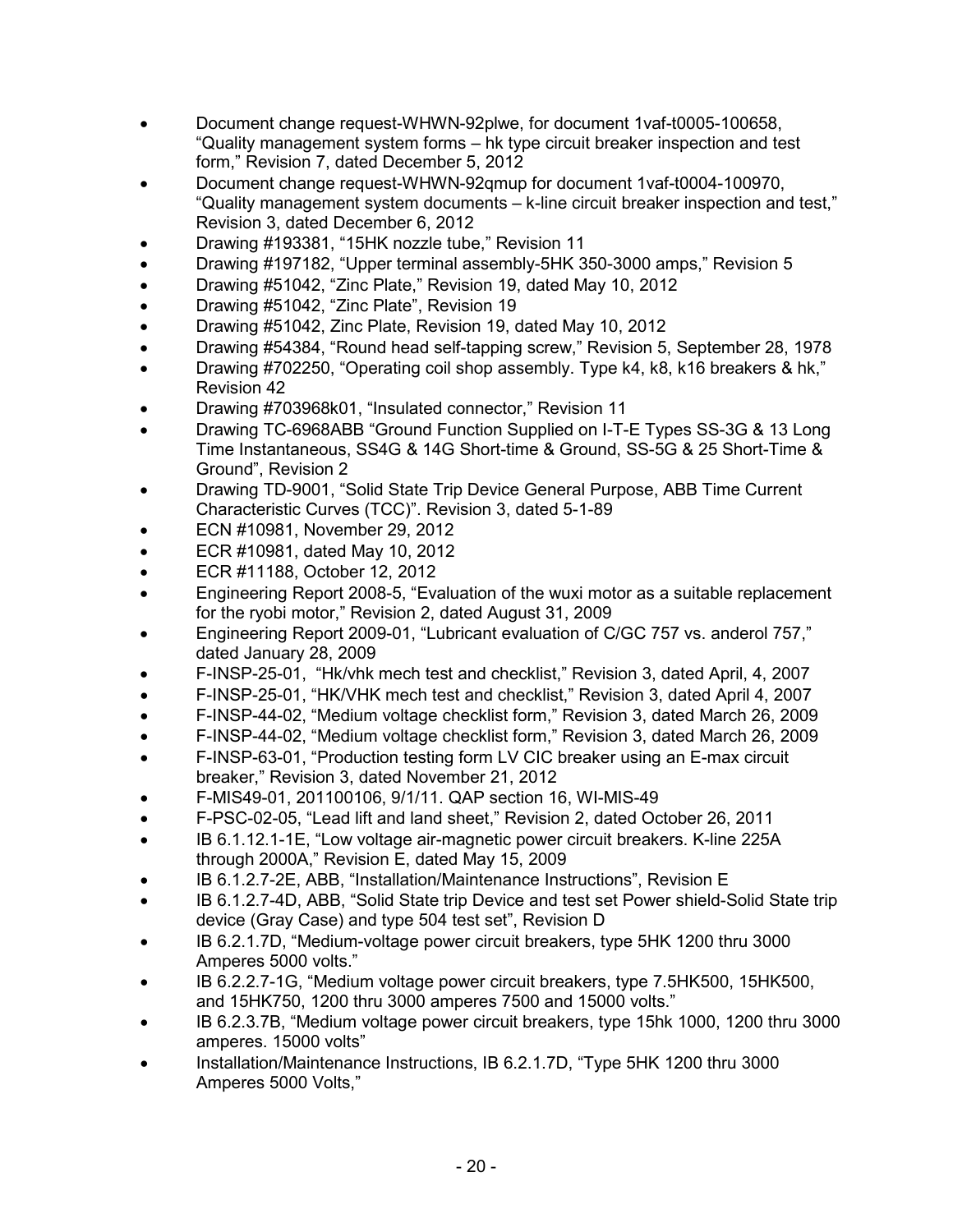- Internal Quality Program Audit Report, "Plating to E1 Bake Process," dated November 20, 2012
- Lead Auditor Training records for David Brown dated May 16, 2011
- Lead Auditor Training records for Doug Blesie dated October 9, 2009
- Lead Auditor Training records for Victor Romano dated January 20, 2009
- M&TE, 5-1350, Rain Thread Gauge, Calibration due date May 14, 2013
- M&TE, ETE-0554, Digital Multimeter, Calibration Due date May 3, 2013
- M&TE, ETE-0843, Megger, Calibration due date November 14, 2013
- M&TE, ETE-0901, Welding Power Source, Calibration Due date March 8, 2013
- M&TE, ETE-1535, 15HK Circuit Breaker Test Cell, Calibration Due date June 12, 2013
- M&TE, ETE-1779, AC Hi-Pot tester, Calibration due date August 1, 2013
- M&TE, ETE-1851, AC Dielectric Test Set, Calibration due date May 30, 2013
- Megger Certificate of Compliance for PO 1105739 from The Tool and Gage House, dated May 24, 2012
- Megger Certificate of Compliance for PO 1105739 from The Tool and Gage House, dated May 24, 2012
- MT&E, ETE-1797, "Fluke 287 Multimeter, Calibration due date February 7, 2013
- MT&E, PTS-1630, Zinc Plating, Calibration due date May 11, 2013
- MT&E, PTT-1690, Fisherscope, Calibration due date September 11, 2013
- NCR 123208JL, dated November 29, 2012
- NCR 123793JL, dated December 5, 2012
- Part Card (Critical Characteristics) for Part 163392A00
- PO 4500775444, ABB Coral Springs, dated July 11, 2012
- PO 4500832850, ABB Coral Springs, dated October 1, 2012
- PO 4500852412, ABB Bland, dated October 29, 2012
- PO 4500859928, Laserform and Machine, Inc., dated November 8, 2012
- PO 4500877459, ABB Coral Springs, dated December 5, 2012
- PO 484522-C, Book Number 1986, Release 5
- PO 500565971, dated April 12, 2012
- PO 70238306, Book 2018, Release 0
- QAP Section 10, "Inspection," Revision 4, dated September 1, 2012
- QAP Section 11, "Test Control," Revision 2, dated September 1, 2012
- QAP Section 12, "Control of Measuring and Test Equipment," Revision 9, dated January 5, 2012
- QAP Section 12, 1VAF-T0003-100485, "Control of Measuring and Test Equipment," Revision 9, dated January 5, 2012
- QAP Section 15, 1VAF-T0003-100465, "Control of Nonconforming Materials," Revision 5, dated September 10, 2012
- QAP Section 18, "Audits," Revision 3, dated December 1, 2011
- QAP Section 22, "Training," Revision 2, dated September 1, 2012
- QAP Section 4, 1VAF-T0003-100473, "Procurement Document Control," Revision 2, dated December 1, 2011
- QAP Section 7, 1VAF-T0003-100494,"Control of Purchased Material, Equipment and Services," Revision 4, dated November 29, 2011
- Quality Assurance Manual, Revision 1, dated March 1, 2012
- Report Number ABB001-10-24-81089, "Fractured Hex Stud Bolts," dated October 26, 2012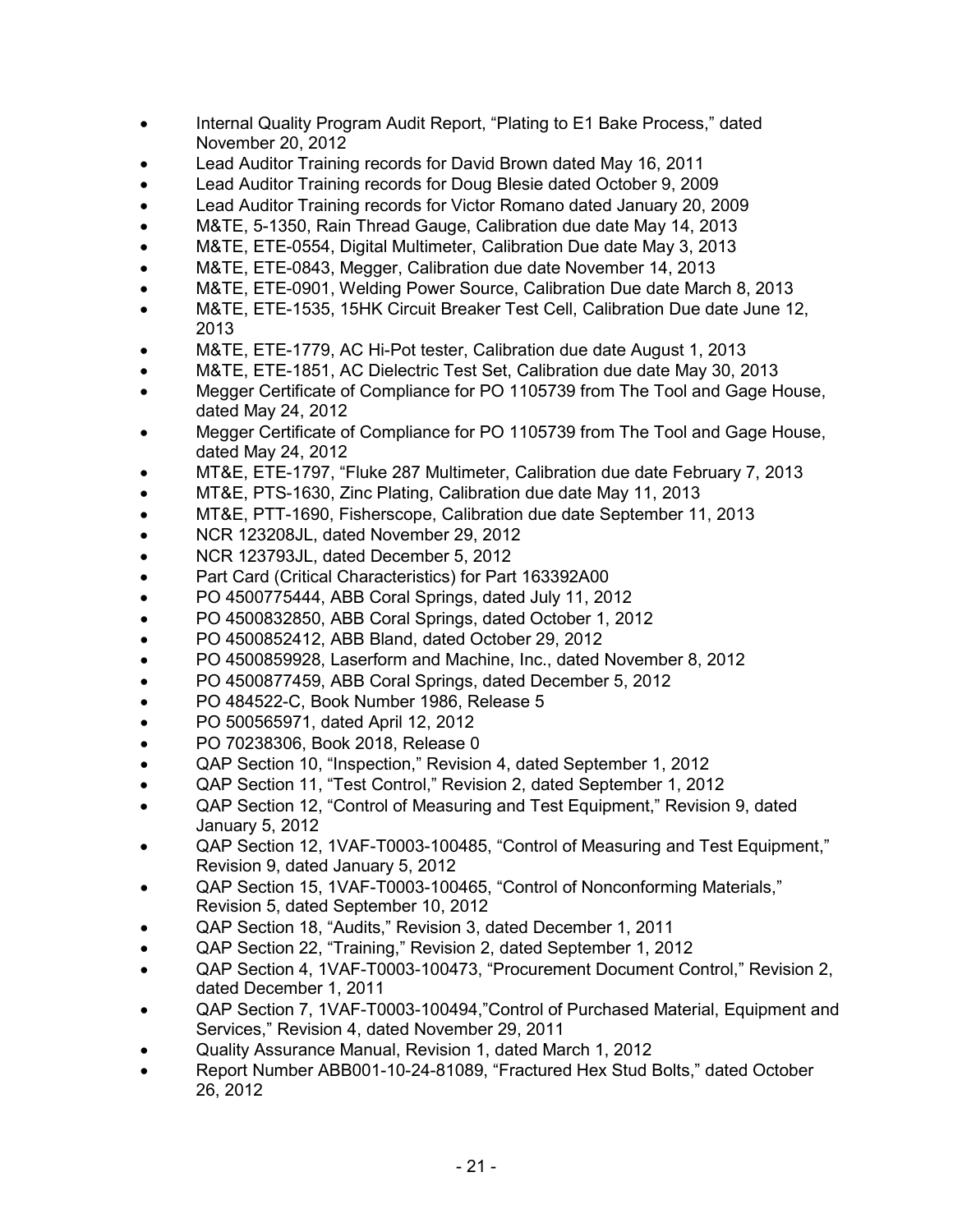- Source inspection report VHRO-8URGEP, Vendor Avo-Megger, May 24, 2012
- TPMY-822KEJ, ABB Coral Springs Florida Nuclear Vendor Audit Checklist, dated February 4, 2010
- Vendor Restriction Management Sheet, dated November 29, 2012
- WI-ASSY-45, 1VAF-T0004-100898, "Static mag latch assembly and test," Revision 1, dated August 17, 2012
- WI-CAL-01, "Plating and Painting Thickness Tester Verification and Calibration", Revision 19, dated March 07, 2011
- WI-CAL-02, "Outsourced Equipment Repair and Calibration Services", Revision 16, dated February 02, 2012
- WI-CAL-03, Measurement and Test Equipment Calibration Procedure, Revision 16, dated November 21, 2012
- WI-CAL-04, "Using Calibration Database (Engage)", Revision 0, dated July 8, 2011
- WI-ENG-01, 1VAF-T0004-100963, "Design and development planning," Revision 4, dated January 9, 2012
- WI-ENG-02, 1VAF-T0004-100806, "Technical document/proposal," Revision 1, dated August 9, 2010
- WI-ENG-04, 1VAF-T0004-100808, "Design outputs," Revision 1, dated August 9, 2010
- WI-ENG-05, 1VAF-T0004-100809, "Design reviews," Revision 2, dated September 7, 2011
- WI-ENG-06, 1VAF-T0004-100812, "Design verification," Revision 3, dated August 9, 2010
- WI-ENG-07, 1VAF-T0004-100811, "Design validation," Revision 3, dated August 9, 2010
- WI-ENG-14, 1VAF-T0004-100933, "Commercial grade dedication plan: HK and VHK-X medium voltage circuit breaker," Revision 0, dated May 27, 2009
- WI-ENG-15, 1VAF-T0004-100934, "Commercial grade dedication plan: k-line low voltage circuit breaker," Revision 1, dated June 15, 2012
- WI-ENG-19, 1VAF-T0004-100962, "Commercial grade dedication plan for circuit breaker primary disconnect assemblies (finger clusters)," Revision 2, dated May 29, 2012
- WI-ENG-20, 1VAF-T0004-100965, "Commercial grade dedication plan for circuit breaker refurbishment kits and other repair, upgrade, or installation kits," Revision 1, dated October 15, 2012
- WI-ENG-24, 1VAF-T0004-100971, "Commercial grade dedication plan for circuit breaker control devices (191921 K-line) (708392 HK)," Revision 1, dated December 22, 2011
- WI-ENG-50, 1VAF-T0004-100999, "Commercial grade dedication plan for current, control power and potential transformers," Revision 0, dated September 30, 2012
- WI-ENG-51, 1VAF-T0004-101001, "Commercial grade dedication plan for circuit breaker overload trip devices (OD's)," Revision 0, dated October 19, 2012
- WI-ENG-52, 1VAF-T0004-101002, "Commercial grade dedication plan for circuit breaker under voltage trip devices," Revision 0, dated October 19, 2012
- WI-HR-05, Internal Quality Assurance Auditor Qualifications, Revision 5, dated September 14, 2006
- WI-HR-06, Lead Quality Assurance Auditor Qualifications, Revision 5, dated August 8, 2011